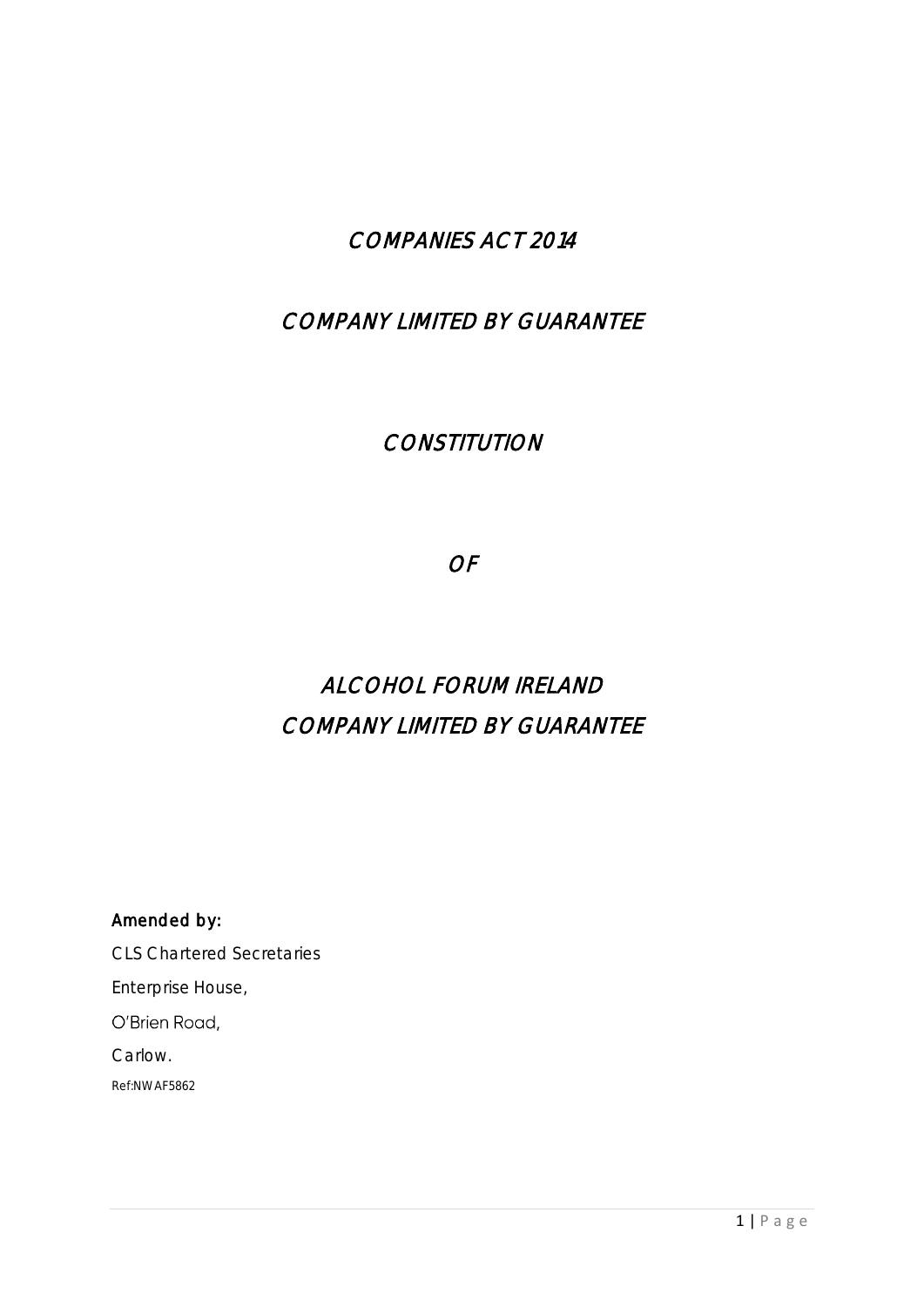# COMPANIES ACT 2014 COMPANY LIMITED BY GUARANTEE **CONSTITUTION**

# OF

# ALCOHOL FORUM IRELAND COMPANY LIMITED BY GUARANTEE

# MEMORANDUM OF ASSOCIATION

#### 1. Name

The name of the Company is ALCOHOL FORUM IRELAND COMPANY LIMITED BY GUARANTEE.

#### 2. Company type

The Company is a company limited by guarantee, to which Part 18 of the Companies Act 2014 applies.

#### 3. Main Object

The main object for which the Company is established (the "Main Object") is to provide support, information and services to individuals, families and communities impacted by alcohol harm, and work at a wider level to change Ireland's problematic relationship with alcohol.

#### 4. Subsidiary Objects

As objects incidental and ancillary to the attainment of the Main Object, the Company shall have the following subsidiary objects:

- 4.1 To promote prevention, facilitate participation and support children and families impacted by alcohol harm.
- 4.2 To promote recognition of and rehabilitation of Alcohol Related Brain Injury in Ireland and achieve better outcomes for individuals and families impacted by ARBI.
- 4.3 To provide alcohol related evidence based training, education, supports and services to a broad range of stakeholders.
- 4.4 To support the ongoing development and expansion of community action in Ireland as an effective mechanism for reducing alcohol harm.
- 4.5 To advocate for progressive policy change in the area of Alcohol and other drugs.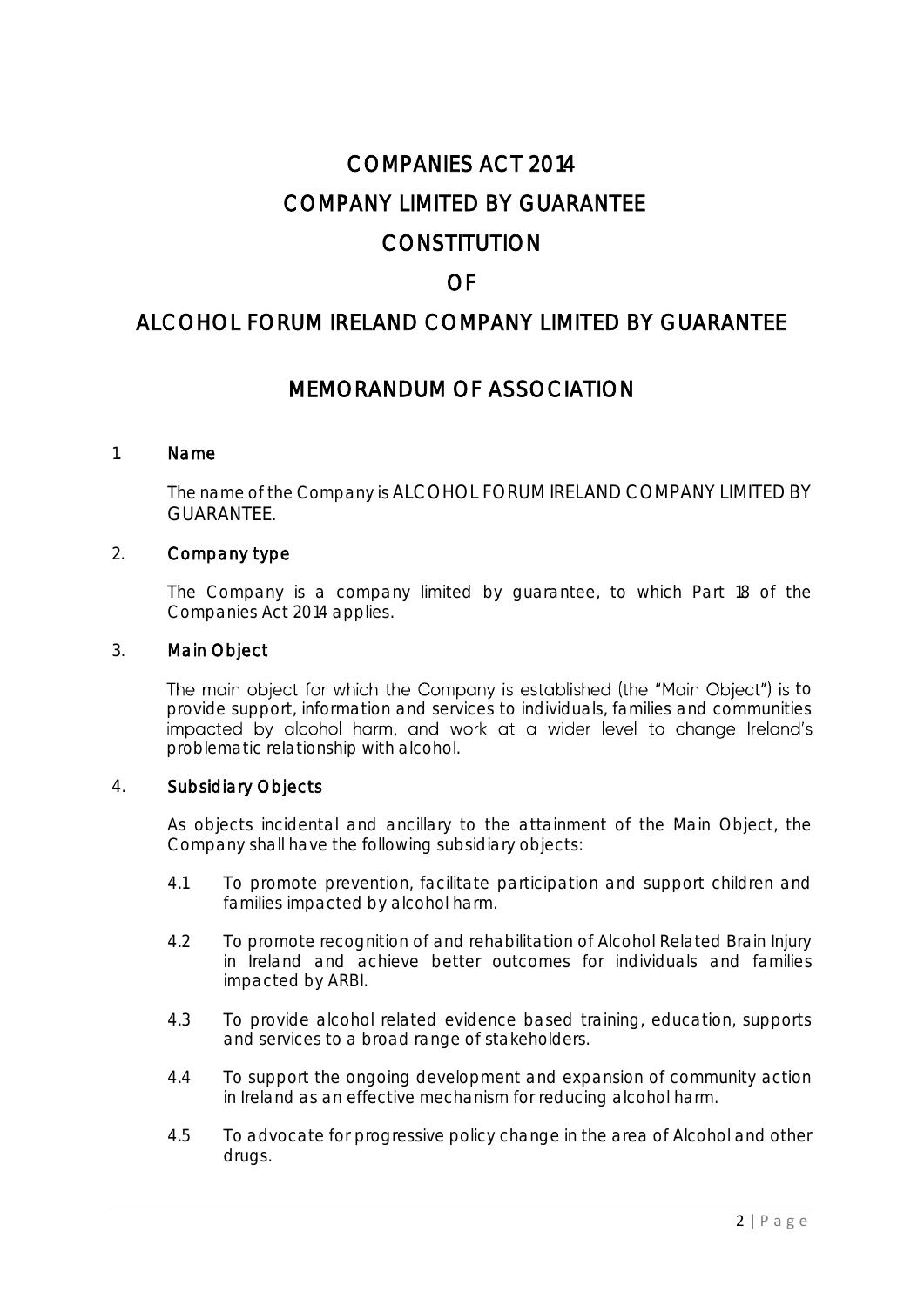4.6 To ensure that the voices of individuals, families and communities inform the work of the charity.

#### 5. Powers

The Company shall in addition to the powers conferred on it by law have the following powers which are exclusively subsidiary and ancillary to the Main Object and which powers may only be exercised in promoting the Main Object. Any income generated by the exercise of these powers is to be applied to the promotion of the Main Object:

- 5.1 To solicit and procure by any lawful means and to accept and receive any donation of property of any nature and any devise, legacy or annuity, subscription, gift, contribution or fund, including by means of payroll giving or other similar arrangements, and including (but so as not to restrict the generality of the foregoing) the holding of lotteries in accordance with the law for the purpose of promoting the Main Object, and to apply to such purpose the capital as well as the income of any such legacy, donation or fund.
- 5.2 To undertake, accept, execute and administer, without remuneration, any charitable trusts.
- 5.3 To establish and support or aid in the establishment and support of any charitable association or institution, trust or fund, and to subscribe or guarantee money for any charitable purpose which the Company shall consider calculated to promote its Main Object.
- 5.4 To collect and to receive voluntary contributions, donations or bequests or money for any of the purposes aforesaid.
- 5.5 To make application on behalf of the Company to any authority, whether governmental, local, philanthropic or otherwise, for financial funding of any kind.
- 5.6 To apply, petition for or promote any Act of the Oireachtas or other legislation relating directly to the advancement of the Main Object.
- 5.7 Subject to clause 6, to employ such staff, and on such terms, as are necessary or desirable for the proper promotion of the Main Object.
- 5.8 To grant pensions, gratuities, allowances or charitable aid to any person who may have served the Company as an employee, or to the wives, husbands, children or other dependents of such person provided that such pensions, gratuities, allowances or charitable aid shall be no more than that provided by a pension scheme covered by Part 30 of the Taxes Consolidation Act 1997 and provided that such pension scheme has been operated by the company and the beneficiary of the pensions, gratuities, allowances or charitable aid, or their spouse or parent, has been a member of the pension scheme while employed by the Company; and to make payments towards insurance and to form and contribute to provident and benefit funds for the benefit of any persons employed by the Company and to subscribe or guarantee money for charitable objects.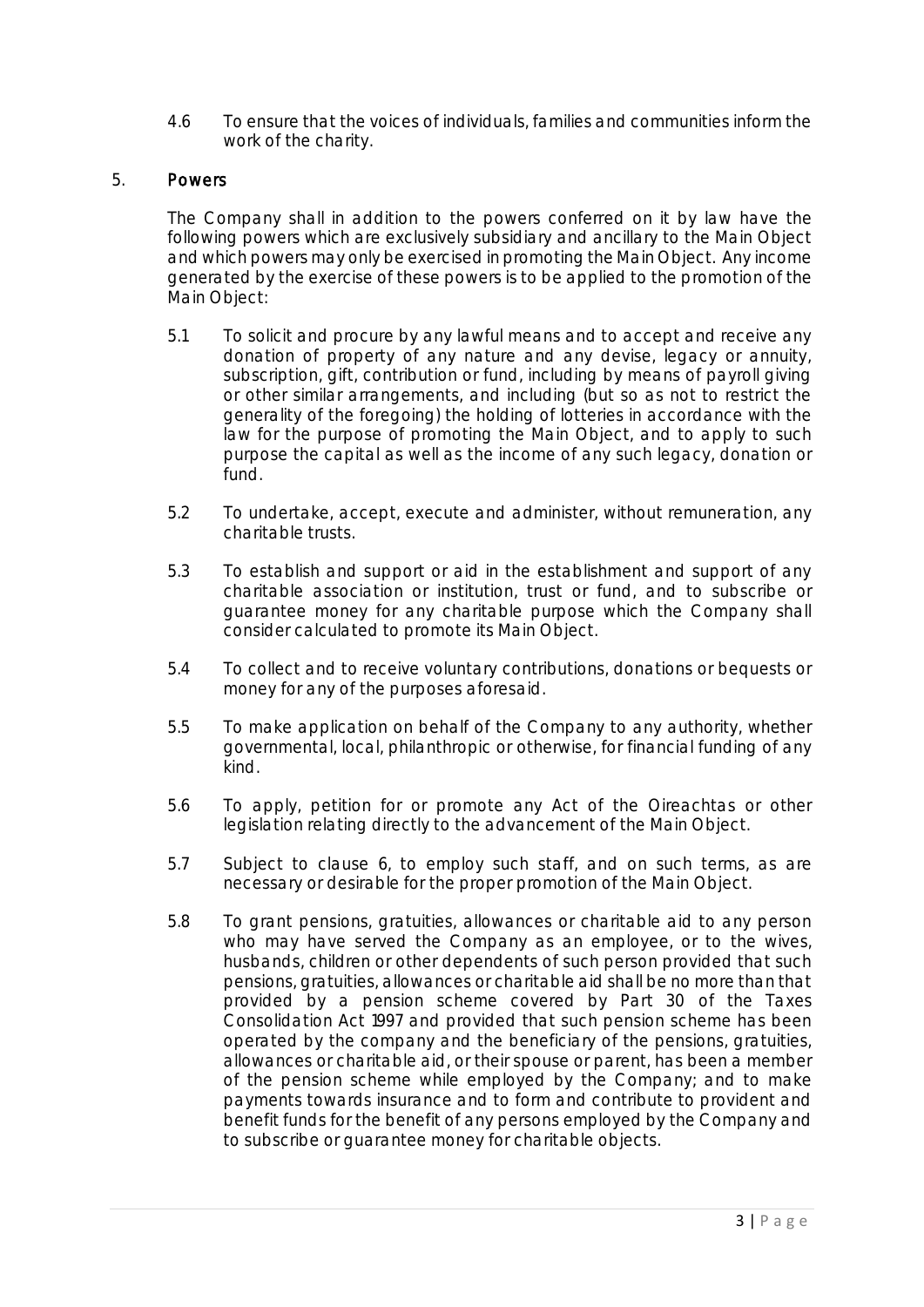- 5.9 To purchase, take on lease or in exchange, hire or otherwise acquire any real or personal property, patents, copyrights, licences, rights and privileges or any estate or interest whatsoever and any rights, privileges and easements over or in respect of any property which may be considered necessary for the purposes of the Company and to develop and turn to account any land acquired by the Company or in which it is interested and in particular by laying out and preparing the same for building purposes, constructing, altering, pulling down, decorating, maintaining, fitting up and improving buildings and conveniences and by planting, paving, draining, farming, cultivating, letting or building leases or building agreement and by advancing money to and entering into contracts and arrangements of all kinds with builders, tenants and others.
- 5.10 To acquire, hold, sell, manage, lease, mortgage, exchange or dispose of all or any part of the property of the Company with a view to the promotion, protection or encouragement of its Main Object and to vary investments.
- 5.11 To co-operate with any other society or institution in carrying out any investments hereby authorised in furtherance of the Main Object.
- 5.12 To borrow and raise money in such manner as may be considered expedient, and to issue debentures, debenture stock and other securities, and for the purpose of securing any debt or other obligation of the Company to mortgage or charge all or any part of the property of the Company, present or future, and collaterally or further to secure any securities of the Company by a trust deed or other assurance.
- 5.13 To invest and deal with monies and property of the Company not immediately required in such manner as will most effectively provide funds for the advancement and promotion of the purposes aforesaid and this power shall include power from time to time to vary any investments made thereunder.
- 5.14 To invest in such ways as shall seem desirable to the Directors any moneys of the Company not immediately required for the use in connection with its Main Object and to place any such moneys on deposit with bankers and others; subject nevertheless as regards the making of investments to such conditions (if any) and such consents (if any) as may for the time being be imposed or required by law and subject also as hereinafter provided; prior permission to be obtained from the Revenue Commissioners where the Company intends to accumulate funds over a period in excess of two years for any purposes.
- 5.15 To guarantee, support or secure, whether by personal covenant or by mortgaging or charging all or any part of the undertaking, property and assets (present and future) of the Company, or all such methods, the performance of the obligations of and the repayment or payment of the principal amounts and interest of any person, firm or company or the dividends or interest of any securities, including (without prejudice to the generality of the foregoing) any company which is the Company's holding company or a subsidiary or associated company.
- 5.16 To draw, accept, make, endorse, discount, execute, issue and negotiate bills of exchange, promissory notes, bills of lading, warrants, debentures and other negotiable or transferable instruments.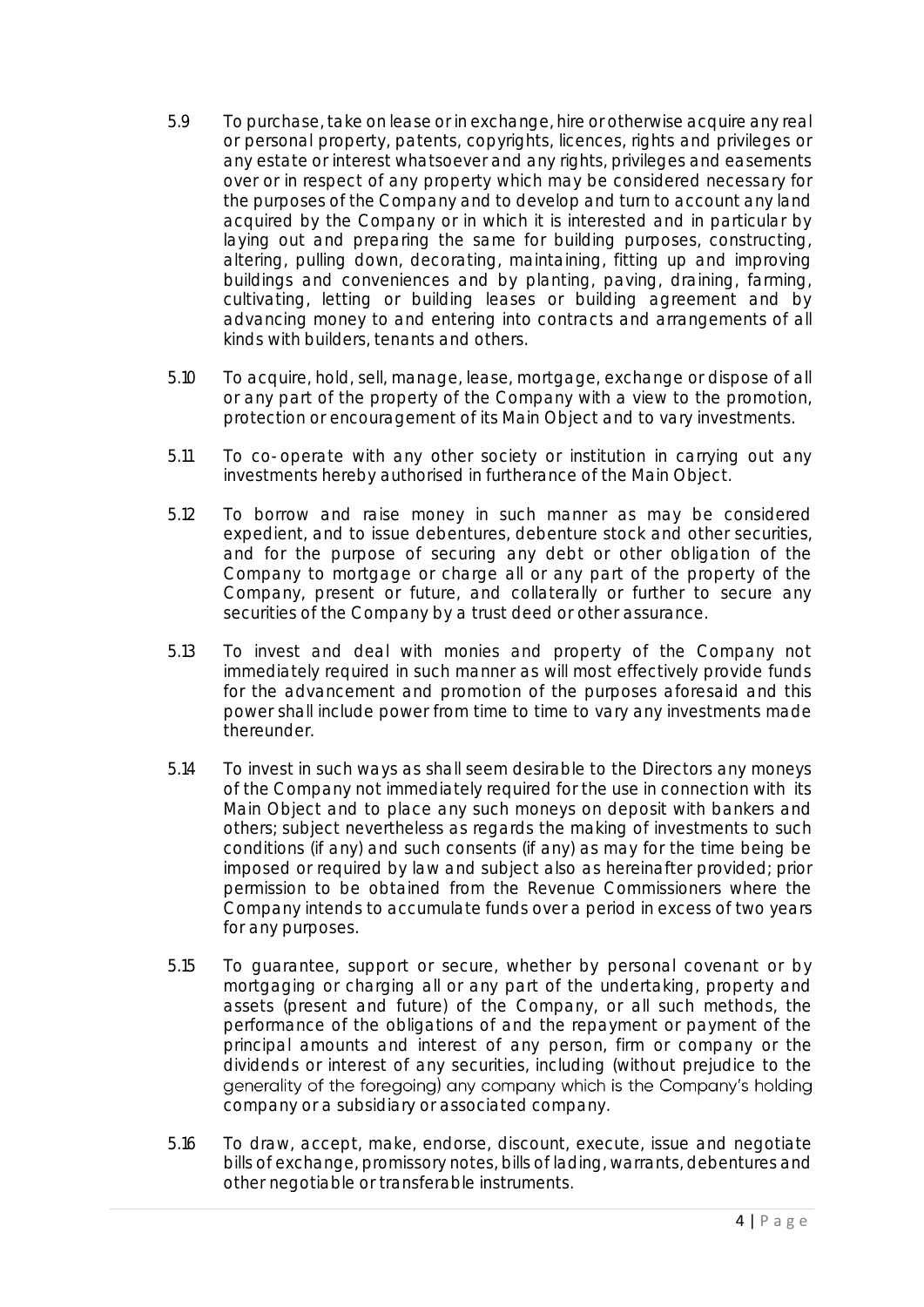- 5.17 To insure the property of the Company against any foreseeable risk in its full value and take out other insurance policies to protect the Company when required.
- 5.18 To insure any or all of the Directors against personal liability incurred in respect of any act or omission which is or is alleged to be a breach of trust or breach of duty, provided he or she acted in good faith and in the performance of his or her functions as charity trustee (as defined in the Charities Act, 2009).
- 5.19 To apply for, purchase or otherwise acquire any patents, brevets d'invention, licences, concessions and the like conferring any exclusive or non-exclusive or limited rights to use or any secret or other information as to any invention which may seem capable of being used for any of the purposes of the Company or the acquisition of which may seem calculated directly or indirectly to benefit the Company, and to use, exercise, develop or grant licences in respect of or otherwise turn to account the property, rights or information so acquired.
- 5.20 To adopt such means of making known the products and/or services of the Company as may seem expedient and in particular by advertising in the press, by circulars, by purchase and exhibition of works of art or interest, by publication of books and periodicals and via the internet and by granting prizes, rewards and donations.
- 5.21 To maintain, improve or provide public amenities including recreational facilities, childcare, public health, home, welfare and youth facilities generally.
- 5.22 To enter into any arrangements with any governments or authorities, supreme, municipal, local or otherwise, that may seem conducive to the Main Object and to obtain from any such government or authority any rights, privileges and concessions which the Company may think it desirable to obtain and to carry out, exercise and comply with any such arrangements, rights, privileges and concessions.
- 5.23 To enter into a partnership or into any arrangement for sharing profits, union of interest, co-operation, joint venture, reciprocal concession or otherwise with any person, company, society, trust or other partnership whose objects are solely charitable, carrying on or engaged in, or are about to carry on or engage in, any business or transaction capable of being conducted so as directly or indirectly to benefit the Company and which prohibits the distribution of income and assets to at least as great a degree as the Company by virtue of Clause 7 hereof and to quarantee the contracts of, otherwise assist any such person, company, society, trust or other partnership, and to take over or otherwise acquire shares, stock, debentures, or debenture stock and securities of any such person, company society, trust or other partnership, and to sell, hold, reissue with or without guarantee or otherwise deal with same.
- 5.24 To procure the registration or incorporation of the Company in or under the laws of any place outside Ireland.
- 5.25 To pay all expenses of and incidental to the incorporation and establishment of the Company.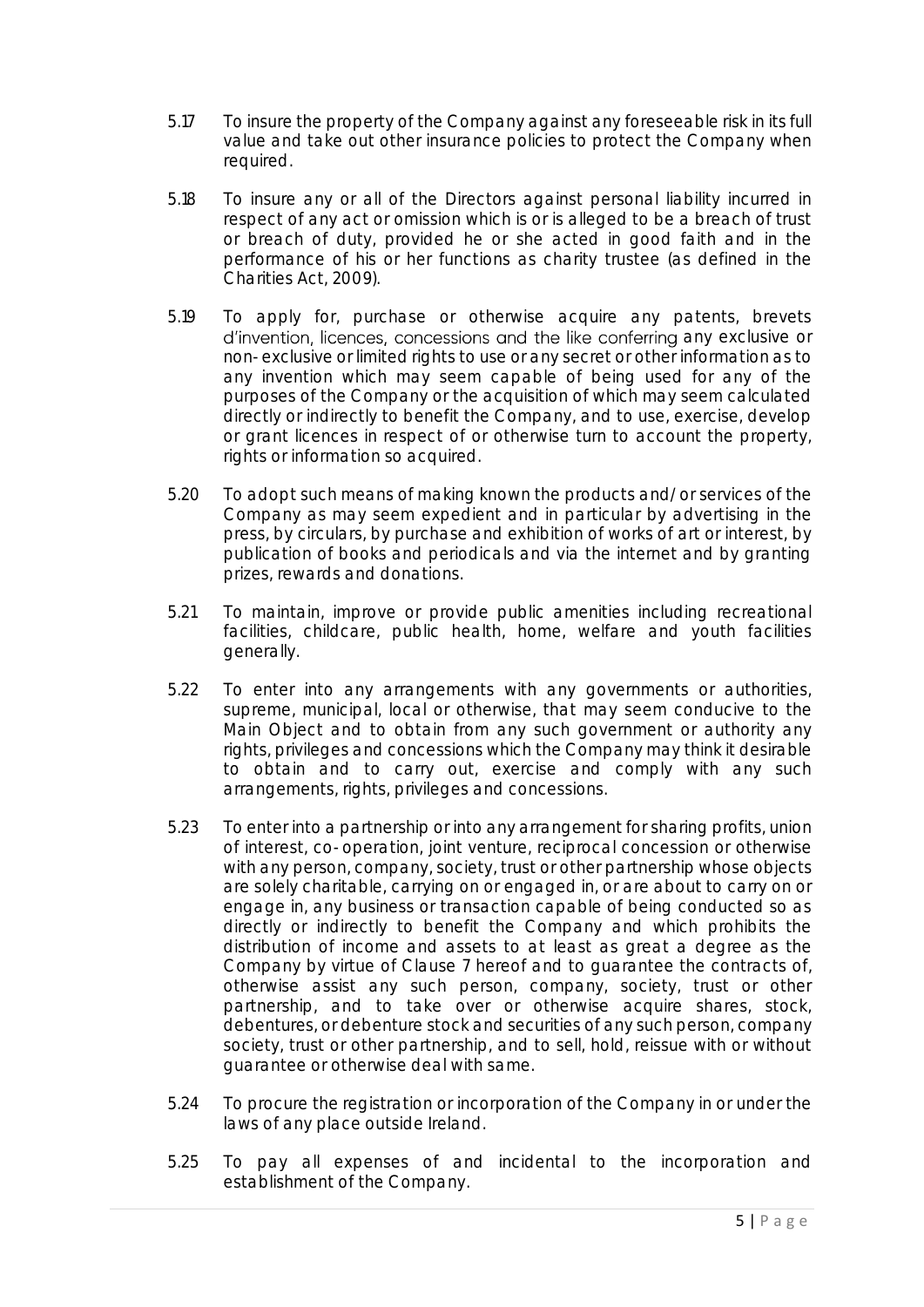- 5.26 To carry on alone or in conjunction with others any other trade of business which may in the opinion of the Directors be advantageously carried on by the Company in connection with or as ancillary to any of the above businesses or the general business of the Company in pursuance of the Main Object.
- 5.27 To found, subsidise, and assist any charitable funds, associations or institutions calculated to promote or assist the Main Object.
- 5.28 To establish and maintain links with international and national organisations having similar objectives.
- 5.29 To do all such other lawful things as the Company may think incidental and conducive to the foregoing Main Object.
- 5.30 To do all or any of the things and matters aforesaid in any part of the world and as principals, agents, contractors, trustees or otherwise and by or through trustees, agents or otherwise and either alone or in conjunction with others.

# PROVIDED THAT:

- (a) in case the Company shall take or hold any property which may be subject to any trusts, the Company shall only deal with or invest the same in such manner as allowed by law having regard to such trusts;
- (b) nothing hereinbefore contained shall be construed as including in the purposes for which the Company has been established any purposes which are not charitable according to law.

#### 6. Income and Property

- 6.1 The income and property of the Company shall be applied solely towards the promotion of Main Object(s) as set forth in this constitution. No portion of the Company's income and property shall be paid or transferred directly or indirectly by way of dividend, bonus or otherwise howsoever by way of profit to members of the Company.
- 6.2 No Director shall be appointed to any office of the Company paid by salary or fees, or receive any remuneration or other benefit in money or money's worth from the Company. However, nothing shall prevent any payment in good faith by the Company of:
	- (a) reasonable and proper remuneration to any member or servant of the Company (not being a Director) for any services rendered to the Company;
	- (b) interest at a rate not exceeding 1% above the Euro Interbank Offered Rate (Euribor) per annum on money lent by Directors or other members of the Company to the Company;
	- (c) reasonable and proper rent for premises demised and let by any member of the Company (including any Director) to the Company;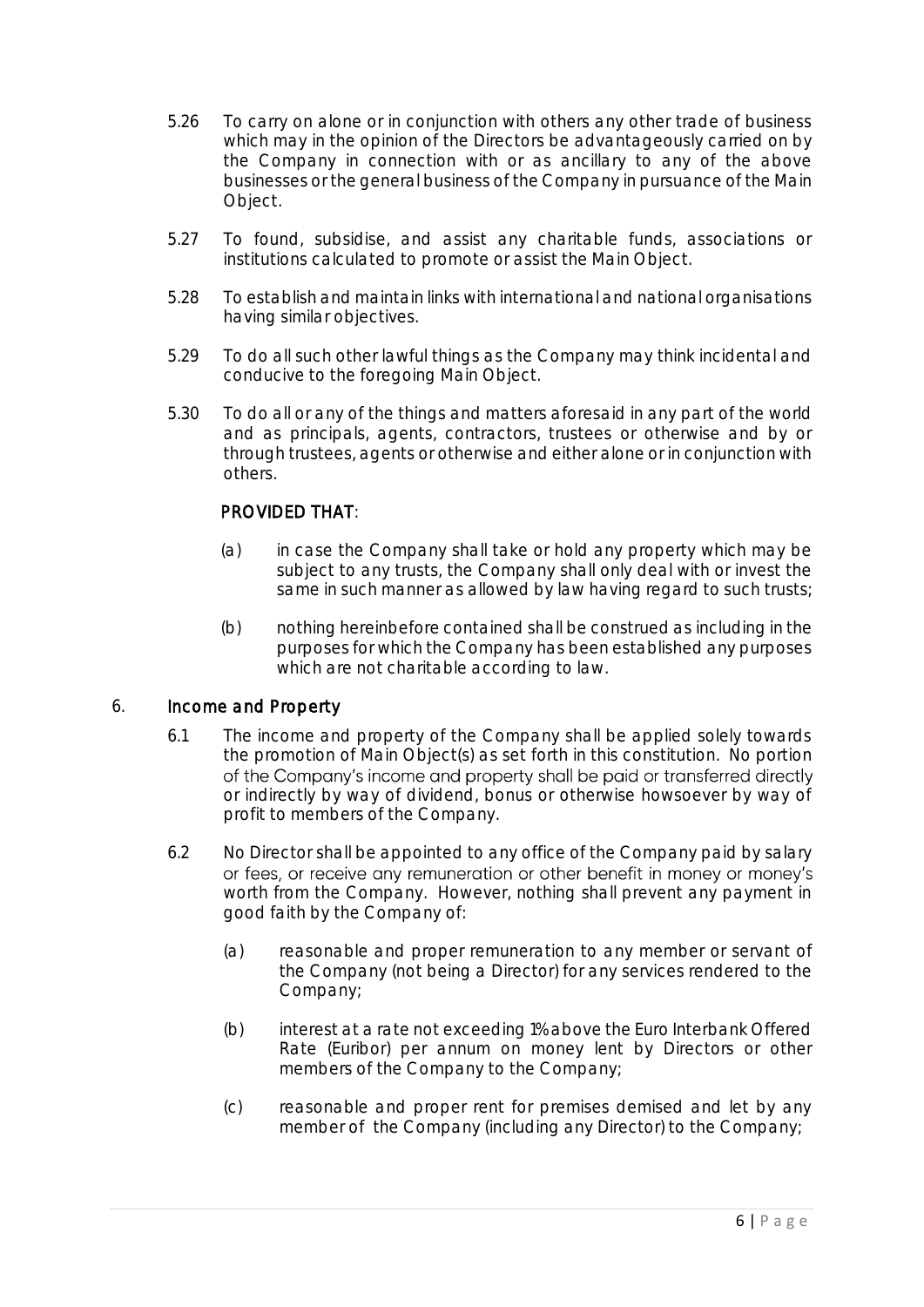- (d) reasonable and proper out-of-pocket expenses incurred by any Director in connection with their attendance to any matter affecting the Company;
- (e) fees, remuneration or other benefit in money or money's worth to any company of which a Director may be a member holding not more than one hundredth part of the issued capital of such company.
- (f) Nothing shall prevent any payment by the Company to a person pursuant to an agreement entered into in compliance with section 89 of the Charities Act, 2009 (as for the time being amended, extended or replaced).

# 7. Additions, alterations or amendments

The Company must ensure that the Charities Regulator has a copy of its most recent constitution. If it is proposed to make an amendment to the constitution of the Company which requires the prior approval of the Charities Regulator, advance notice in writing of the proposed changes must be given to the Charities Regulator for approval, and the amendment shall not take effect until such approval is received.

# 8. Winding Up

If upon the winding up or dissolution of the Company there remains, after satisfaction of all debts and liabilities, any property whatsoever, it shall not be paid to or distributed among the members of the Company. Instead, such property shall be given or transferred to some other charitable institution or institutions having main objects similar to the main objects of the Company. The institution or institutions to which the property is to be given or transferred shall prohibit the distribution of their income and property among their members to an extent at least as great as is imposed on the Company under or by virtue of Clause 6 hereof. Members of the Company shall select the relevant institution or institutions at or before the time of dissolution, and if and so far as effect cannot be given to such provisions, then the property shall be given or transferred to some charitable object with the agreement of the Charities Regulator. Final accounts will be prepared and submitted that will include a section that identifies and values any assets transferred along with the details of the recipients and the terms of the transfer.

# 9. Revenue Commissioners Entitled to Accounts

For so long as the Company benefits from charitable tax exempt status from the Revenue Commissioners, annual audited accounts shall be kept and made available to the Revenue Commissioners on request.

# 10. Limited Liability

The liability of the members is limited.

# 11. Undertaking to Contribute

Every member of the Company undertakes to contribute to the assets of the Company, if the Company is wound up while he or she is a member or is wound up within one year after the date on which he or she ceases to be a member, for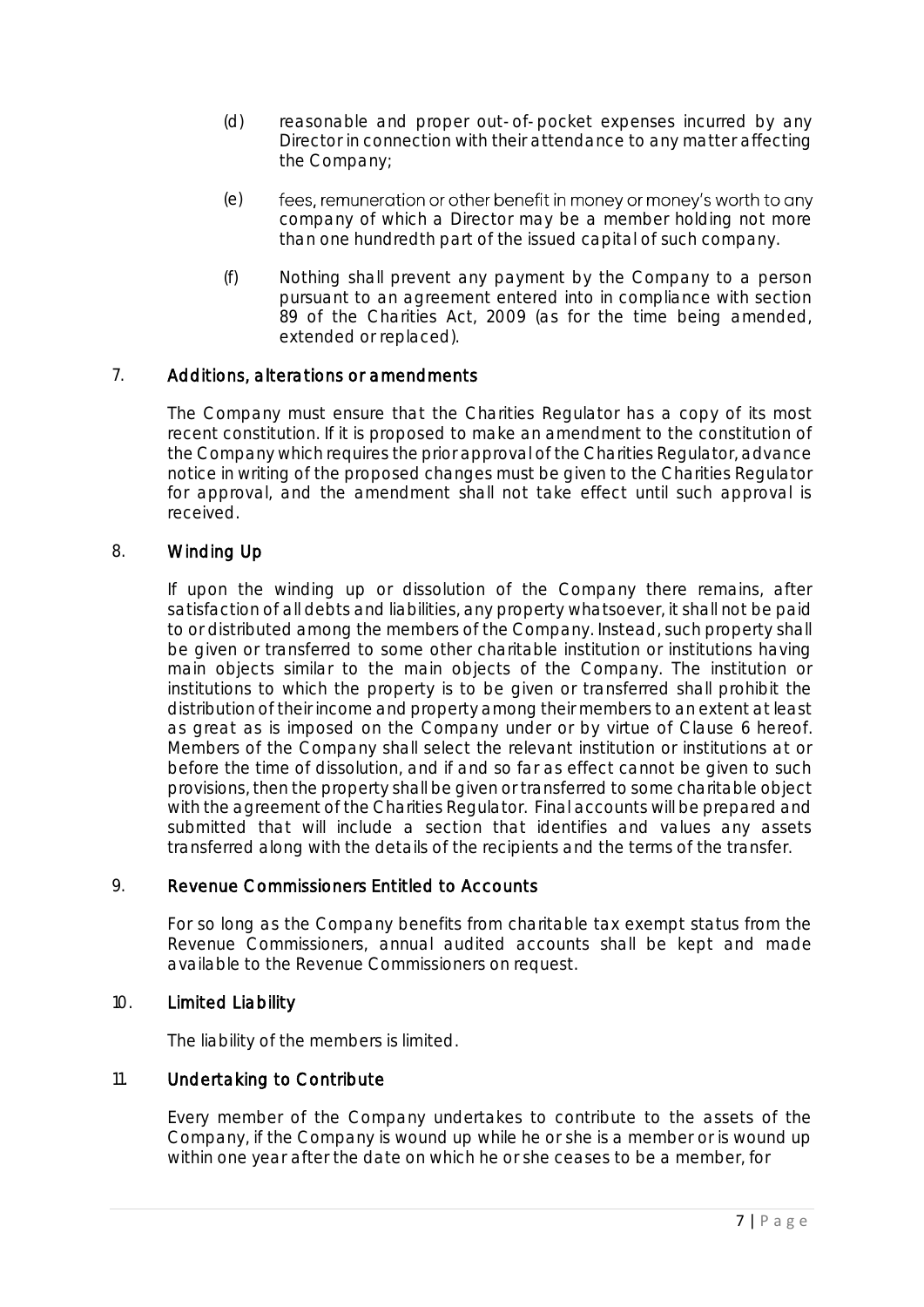- (a) payment of the debts and liabilities of the Company contracted before he or she ceases to be a member, and the costs, charges and expenses of winding up; and
- (b) the adjustment of the rights of the contributories among themselves,

such amount as may be required, not exceeding €1.00.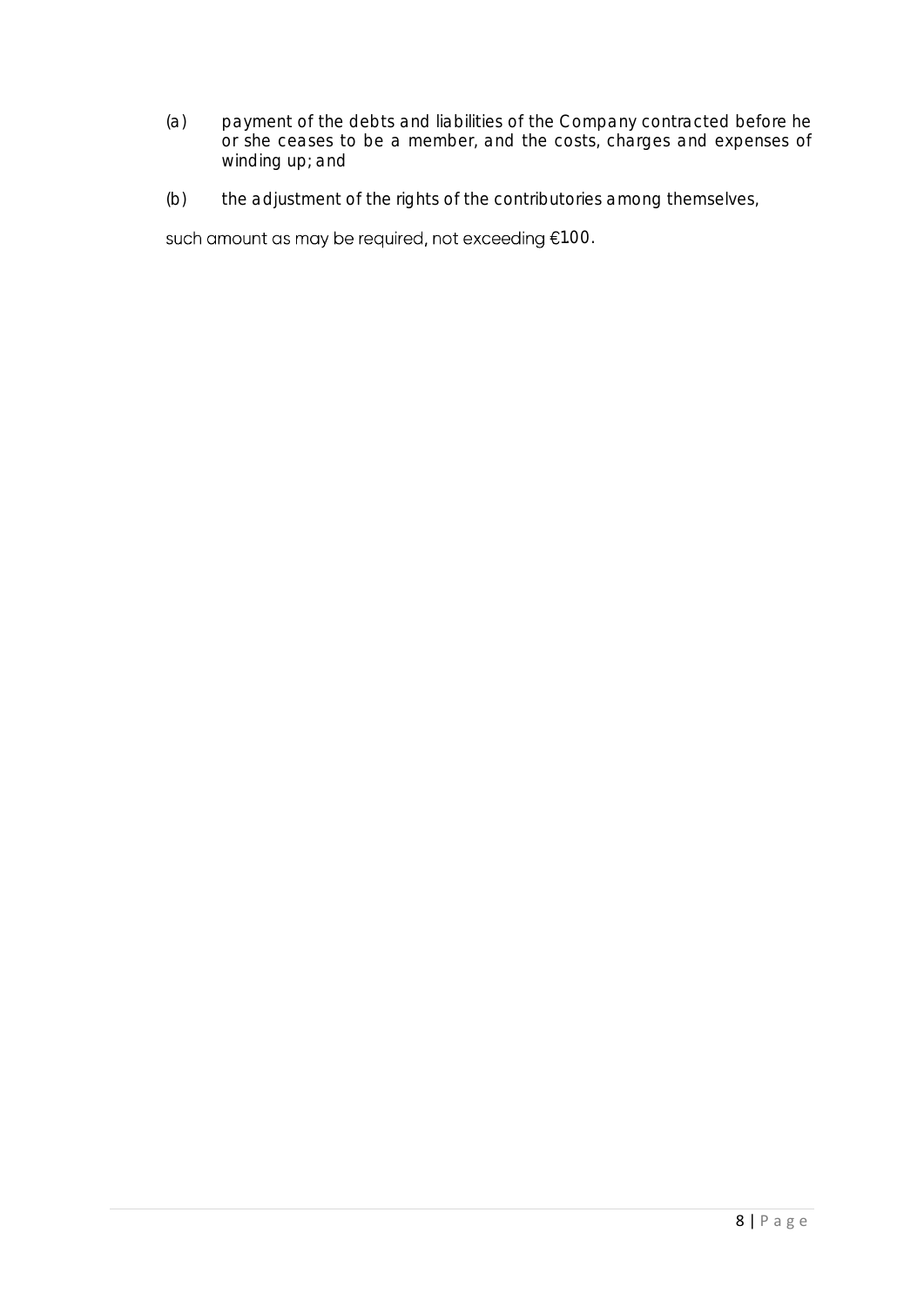# COMPANIES ACT 2014

# **CONSTITUTION**

# OF

## ALCOHOL FORUM IRELAND COMPANY LIMITED BY GUARANTEE

#### ARTICLES OF ASSOCIATION

- 1. The regulations contained in the Companies Act 2014 shall apply to the Company save to the extent they are excluded, modified or supplemented by this constitution.
- 2. In these Articles:

| "the Act"       | means the Companies Act 2014;                                                                                                                                                                                      |
|-----------------|--------------------------------------------------------------------------------------------------------------------------------------------------------------------------------------------------------------------|
| "The Company"   | means the above named Company;                                                                                                                                                                                     |
| "the directors" | means the directors for the time being of the Company or the<br>directors present at a meeting of the board of directors and<br>includes any person occupying the position of director by<br>whatever name called; |
| "secretary"     | means any person appointed to perform the duties of the<br>secretary of the Company;                                                                                                                               |
| "the Seal"      | means the common seal of the Company;                                                                                                                                                                              |
| "the Office"    | means the registered office for the time being of the<br>Company;                                                                                                                                                  |

Expressions referring to writing shall, unless the contrary intention appears, be construed as including references to printing, lithography, photography and any other modes of representing or reproducing words in a visible form.

Unless the contrary intention appears, words or expressions contained in these Articles shall bear the same meaning as in the Act, or any statutory modification thereof in force at the date which these Articles become binding on the Company.

#### **MEMBERS**

- 3. The minimum number of members at the date of adoption of this Constitution is seven [7], but the directors may from time to time register an increase of members.
- 4. The subscribers to the memorandum of association of the Company shall be deemed to have agreed to become members of the Company, and, on its registration, shall be entered as members in its register of members.
- 5. Such other persons whom the directors admit to membership, and sign a written consent to become a member and whose names are entered in its register of members, shall be members of the Company.
- 6. Where the Company has increased the number of its members beyond the registered number, it shall, within 15 days after the date on which the increase was resolved on or took place, deliver particulars of the increase to the Registrar.
- 7. The rights and liabilities attaching to any members of the Company may be varied from time to time by a special resolution of the Company.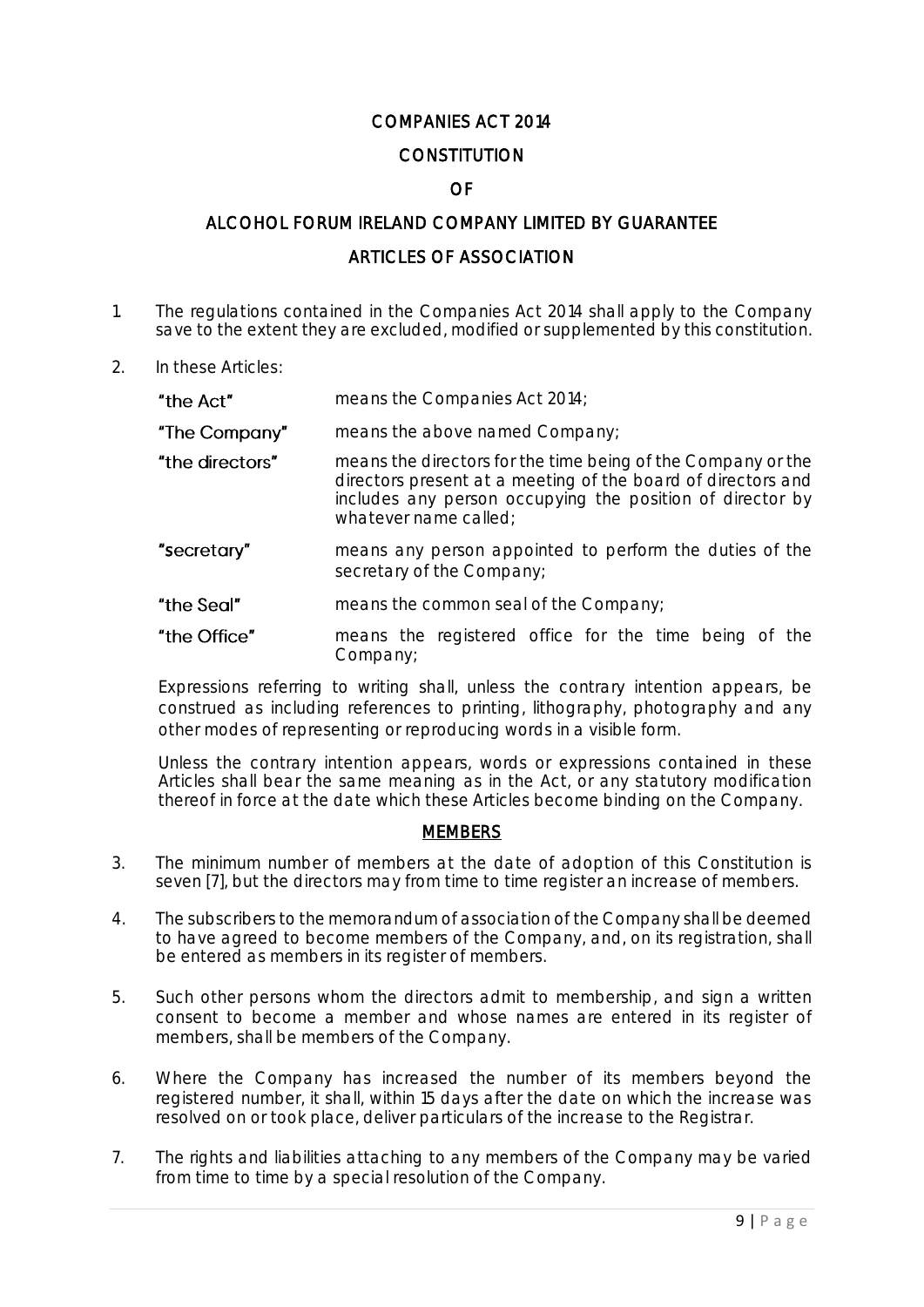# RESIGNATION, CESSATION AND EXPULSION OF MEMBERSHIP

- 8. Membership of the Company is not transferable and shall terminate on either of the following:
	- 8.1 ceasing to act as a director of the Company for any reason;
	- 8.2 the death or bankruptcy of a member.
- 9. A member may resign his or her membership by serving notice in writing to that effect upon the directors at the registered office of the Company, such notice to expire no earlier than the date of service of the notice of resignation.
- 10. The directors may require a member to resign his or her membership by serving notice upon the member terminating his or her membership to expire no earlier than the date of service of the notice of termination.

# GENERAL MEETINGS

- 11. The Company shall in each year hold a general meeting as its annual general meeting in addition to any other meetings in that year and shall specify the meeting as such in the notices calling it and not more than 15 months shall elapse between the date of one annual general meeting of the Company and that of the next.
- 12. An annual general meeting of the Company or an extraordinary general meeting of the Company may be held inside or outside of the State.
- 13. An annual general meeting may be held in two or more venues (whether inside or outside of the State) at the same time using any technology that provides members, as a whole, with a reasonable opportunity to participate.
- 14. All general meetings of the Company, other than annual general meetings, shall be known, and in the Act are referred to as "extraordinary general meetings".
- 15. The directors of the Company may, whenever they think fit, convene an extraordinary general meeting.
- 16. If, at any time, there are not sufficient directors capable of acting to form a quorum, any Director of the Company or any member of it may convene an extraordinary general meeting in the same manner as nearly as possible as that in which meetings may be convened by the Directors.
- 17. The directors of the Company shall, on the requisition of one or more members holding, or together holding, at the date of the deposit of the requisition, not less than 10 per cent of the total voting rights of all the members having, at the date of the deposit, the right to vote at general meetings of the Company, forthwith proceed duly to convene an extraordinary general meeting of the Company.
- 18. The requisition shall state the objects of the meeting and shall be signed by the requisitionists and deposited at the registered office of the Company and may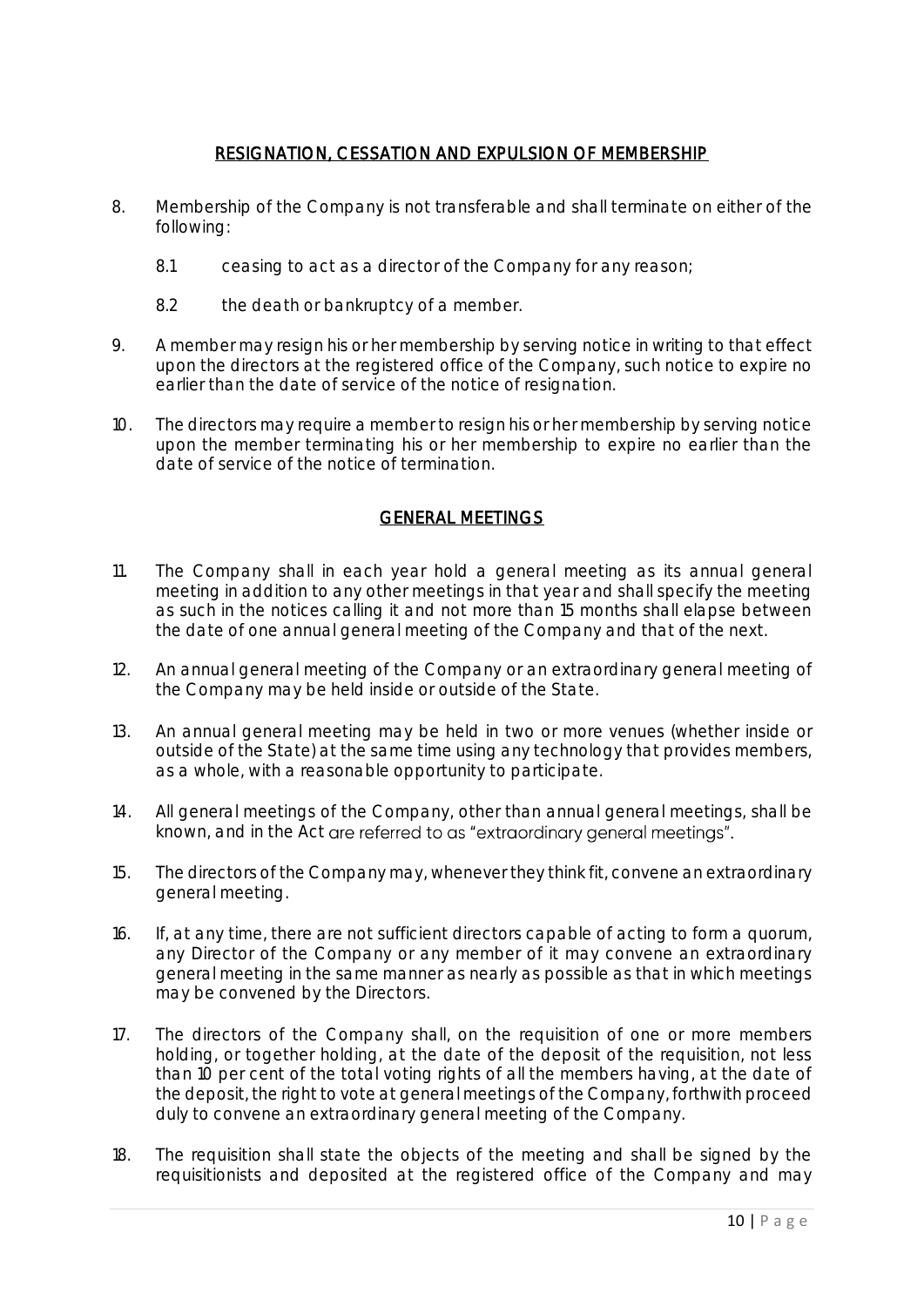consist of several documents in like form each signed by one or more requisitionists.

- 19. If the Directors do not within 21 days after the date of the deposit of the requisition proceed duly to convene a meeting to be held within 2 months after that date (the "requisition date"), the requisitionists, or any of them representing more than 50% of the total voting rights of all of them, may themselves convene a meeting but any meeting so convened shall not be held after the expiration of 3 months after the requisition date.
- 20. Any reasonable expenses incurred by the requisitionists by reason of the failure of directors duly to convene a meeting shall be repaid to the requisitionists by the company and any sum so repaid shall be retained by the company out of any sums due or to become due from the Company by way of fees or other remuneration in respect of their services to such of the Directors as were in default.
- 21. For the purposes of Regulations 17 to 20, the Directors shall, in the case of a meeting at which a resolution is to be proposed as a special resolution, be deemed not to have duly convened a meeting if they do not give such notice of it as is required by Section 181 of the Act.
- 22. A meeting convened under Regulation 19 shall be convened in the same manner as nearly as possible as that in which meetings are to be convened by directors.

## NOTICE OF GENERAL MEETING

- 23. Notice of every general meeting of the Company ("relevant notice") shall be given  $to:$ 
	- 23.1 every member;
	- 23.2 the statutory auditors, unless the Company availed itself of the audit exemption under Section 360 or Section 365 of the Act.; and
	- 23.3 the directors and secretary of the Company.
- 24. Provided the conditions specified in Section 218(4) of the Act are satisfied, the Company permits the use of electronic means to serve or give notice to a Member.
- 25. A meeting of the Company, other than an adjourned meeting, shall be called:-
	- 25.1 in the case of the annual general meeting or an extraordinary general meeting for the passing of a special resolution, by not less than 21 days' notice;
	- 25.2 in the case of any other extraordinary general meeting for the passing of an ordinary resolution, by not less than 7 days' notice.
- 26. A meeting of the Company shall, notwithstanding that it is called by shorter notice than that specified in Regulation 25.1 and Regulation 25.2 of this constitution, be deemed to have been duly called if it is so agreed by:-
	- 26.1 all the members entitled to attend and vote at the meeting; and
	- 26.2 unless no statutory auditors of the Company stand appointed in consequence of the Company availing itself of the audit exemption under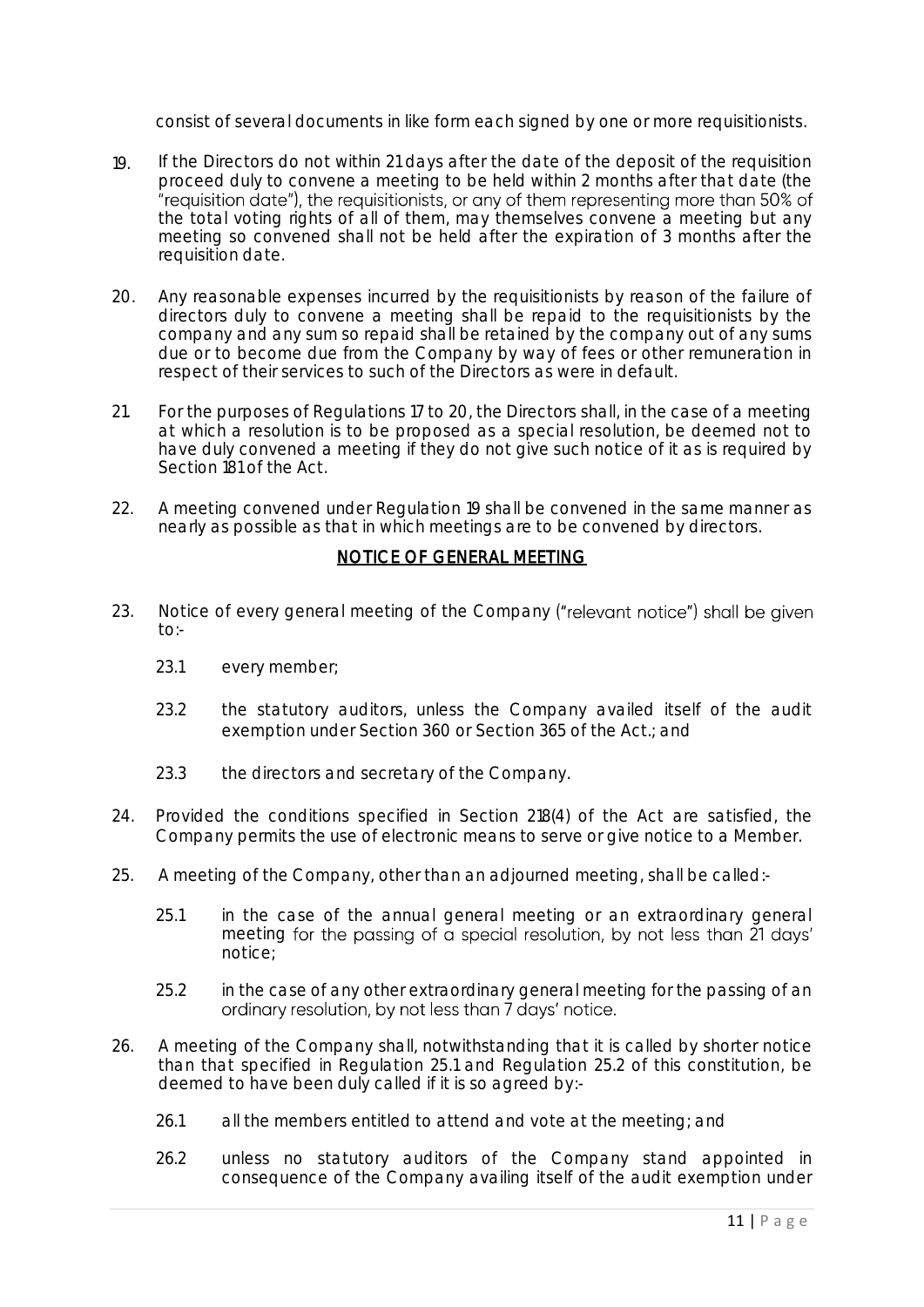Section 360 or 365 (and, where relevant, Section 399 has been complied with in that regard), the statutory auditors of the Company.

- 27. The notice of a meeting shall specify:-
	- 27.1 the place, date and time of the meeting;
	- 27.2 the general nature of the business to be transacted at the meeting;
	- 27.3 in the case of a proposed special resolution, the text or substance of that proposed special resolution; and
	- 27.4 with reasonable prominence a statement that:
		- 27.4.1 a member entitled to attend and vote is entitled to appoint a proxy using the form set out in Section 184 of the Act;
		- 27.4.2 a proxy need not be a member;
		- 27.4.3 the time by which the proxy must be received at the Company's registered office or some other place within the State as is specified in the statement for that purpose.
- 28. In determining whether the correct period of notice has been given by a notice of a meeting, neither the day on which the notice is served nor the day of the meeting for which it is given shall be counted.

#### SERVICE OF NOTICES ON MEMBERS AND THE COMPANY

- 29. A notice required or authorised to be served on or given to a member of the Company pursuant to a provision of the Act or this constitution shall, save where the means of serving or giving it specified in Regulation 29.4 is used, be in writing and may be served on or given to the member in one of the following ways:
	- 29.1 by delivering it to the member;
	- 29.2 by leaving it at the registered address of the member;
	- 29.3 by sending it by post in a prepaid letter to the registered address of the member; or
	- 29.4 by electronic means; and

each of the members of the Company hereby consents to the use of electronic means in the form of email to serve or give notices in relation to them and further agrees to provide the Company with an email address to which notices may be served or given.

- 30. Any notice served or given in accordance with Regulation 29 shall be deemed, in the absence of any agreement to the contrary between the Company (or, as the case may be, the officer of it) and the member, to have been served or given:
	- 30.1 in the case of its being delivered, at the time of delivery (or, if delivery is refused, when tendered);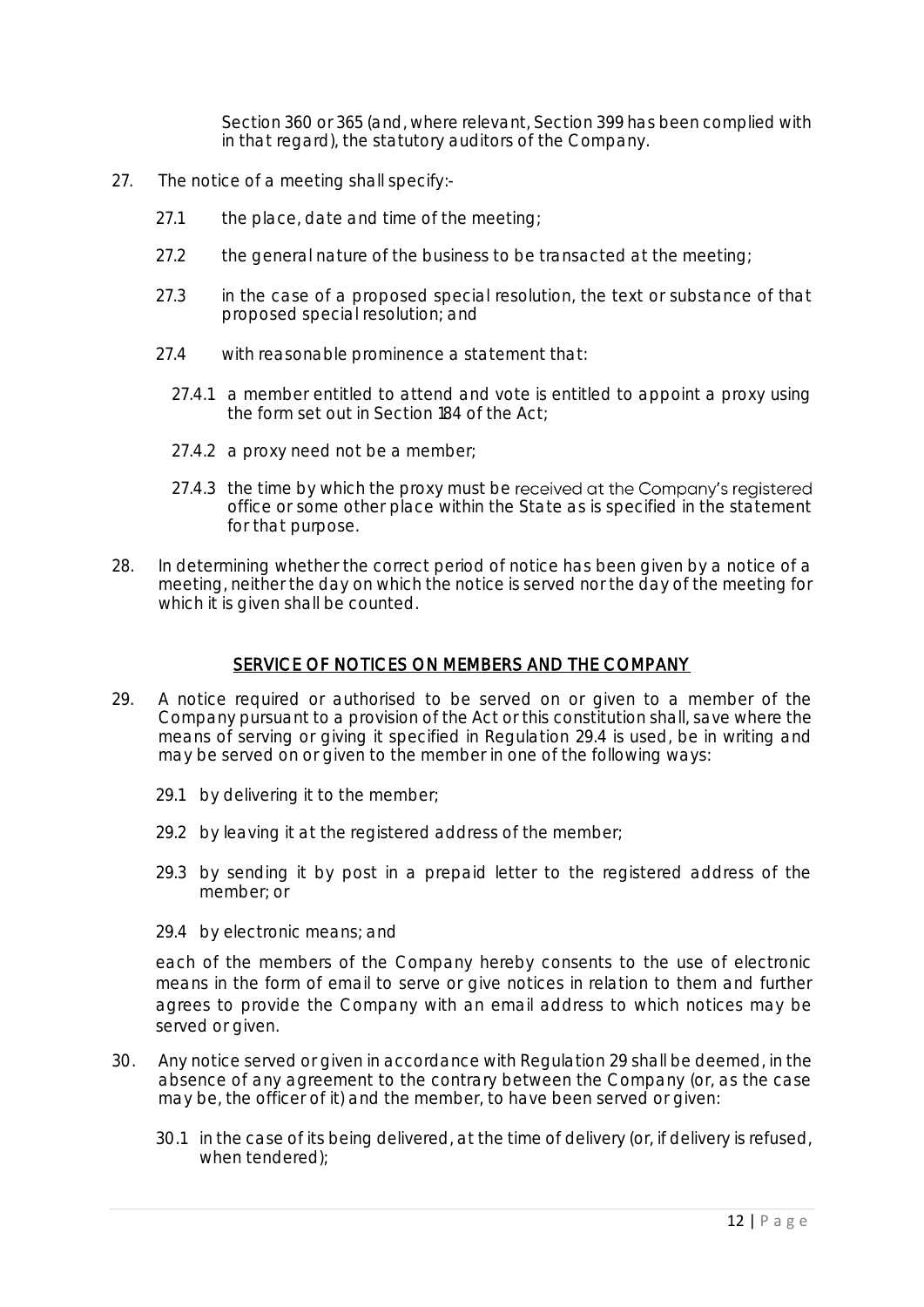- 30.2 in the case of its being left, at the time that it is left;
- 30.3 in the case of its being posted (to an address in the State) on any day other than a Friday, Saturday or Sunday, 24 hours after despatch and in the case of its being posted (to such an address):-
	- 30.3.1 on a Friday 72 hours after despatch; or
	- 30.3.2 on a Saturday or Sunday 48 hours after despatch;
- 30.4 in the case of electronic means being used in relation to it, twelve hours after despatch, but this Regulation is without prejudice to Section 181(3) of the Act.
- 31. In addition to the means of service of documents set out in Section 51 of the Act, a notice or other document may be served on the Company by an officer or member of the Company by email provided, however, that the Directors have designated an email address for that purpose and notified that email address to its members and officers for the express purpose of serving notices on the Company.

#### QUORUM

- 32. No business shall be transacted at any general meeting of the Company unless a quorum of members is present at the time when the meeting proceeds to business.
- 33. Of the company membership 50 %+1 are required to be present in person or by proxy to constitute a quorum at a general meeting.
- 34. If within 30 minutes after the time appointed for a general meeting a quorum is not present, then:-
	- 34.1 where the meeting has been convened upon the requisition of members, the meeting shall be dissolved;
	- 34.2 in any other case:-
		- 34.2.1 the meeting shall stand adjourned to the same day in the next week, at the same time and place or to such other day and at such other time and place as the directors may determine; and
		- 34.2.2 if at the adjourned meeting a quorum is not present within half an hour after the time appointed for the meeting, the members present shall be a quorum.

#### **PROXIES**

- 35. Any member of the Company entitled to attend and vote at a meeting of the Company shall be entitled to appoint another person (whether a member or not) as his or her proxy to attend and vote instead of him or her.
- 36. A proxy so appointed shall have the same right as the member to speak at the meeting and to vote on a show of hands and on a poll.
- 37. The instrument appointing a proxy (the "instrument of proxy") shall be in writing:-
	- 37.1 under the hand of the appointer or of his or her attorney duly authorised in writing; or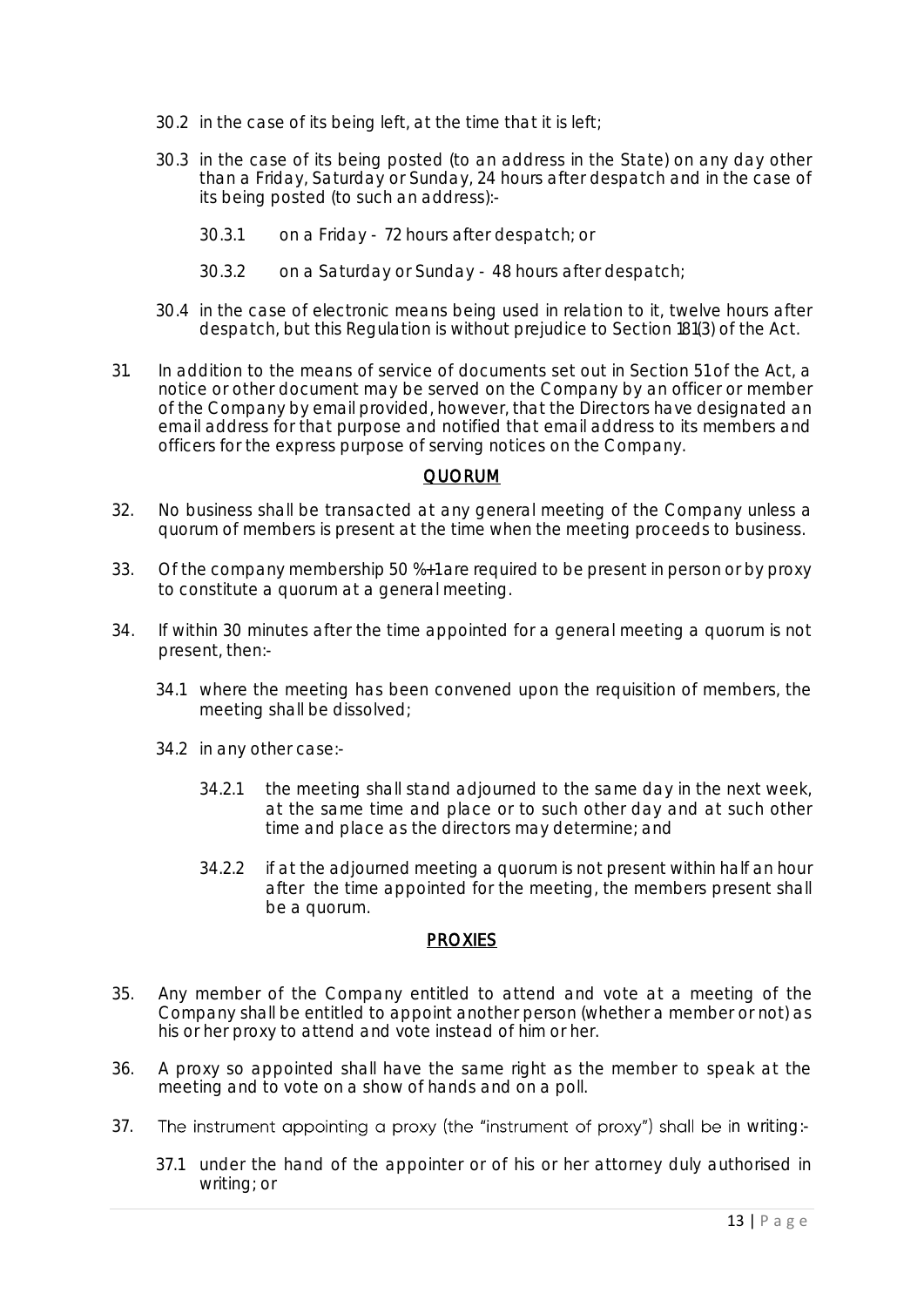- 37.2 if the appointer is a body corporate, either under seal of the body corporate or under the hand of an officer or attorney of it duly authorised in writing.
- 38. The instrument of proxy and the power of attorney or other authority, if any, under which it is signed, or a notarially certified copy of that power or authority, shall be deposited at the registered office of the Company concerned or at such other place within the State as is specified for that purpose in the notice convening the meeting, and shall be so deposited not later than the following time.

That time is:-

- 38.1 before the commencement of the meeting or adjourned meeting at which the person named in the instrument proposes to vote; or
- 38.2 in the case of a poll, before the time appointed for the taking of the poll.
- 39. The depositing of the Instrument of Proxy may, rather than its being effected by sending or delivering the instrument, be effected by communicating the instrument to the Company by electronic means (as defined in Section 2 of the Act) and this Regulation likewise applies to the depositing of anything else referred to in the preceding Regulation.
- 40. An instrument appointing a proxy shall be in the following form or a form as near to it as circumstances permit:-

## [Alcohol Forum Ireland Company Limited by Guarantee] (the "Company")

#### [name of member] ("the Member")

of [address of member] being a member of the Company hereby appoint/s [name and address of proxy] or failing him or her

[name and address of alternative proxy] as the proxy of the Member to attend, speak and vote for the Member on behalf of the Member at the (annual or extraordinary, as the case may be) general meeting of the Company to be held on the [date of meeting] and at any adjournment of the meeting.

The proxy is to vote as follows:

| Voting Instructions to Proxy<br>(choice to be marked with an 'x')        |           |         |         |
|--------------------------------------------------------------------------|-----------|---------|---------|
| Number or description of resolution:                                     | In Favour | Abstain | Against |
|                                                                          |           |         |         |
|                                                                          |           |         |         |
| $\mathcal{D}_{\cdot}$                                                    |           |         |         |
| Unless otherwise instructed the proxy will vote as he or she thinks fit. |           |         |         |
|                                                                          |           |         |         |
| Dated:                                                                   |           |         |         |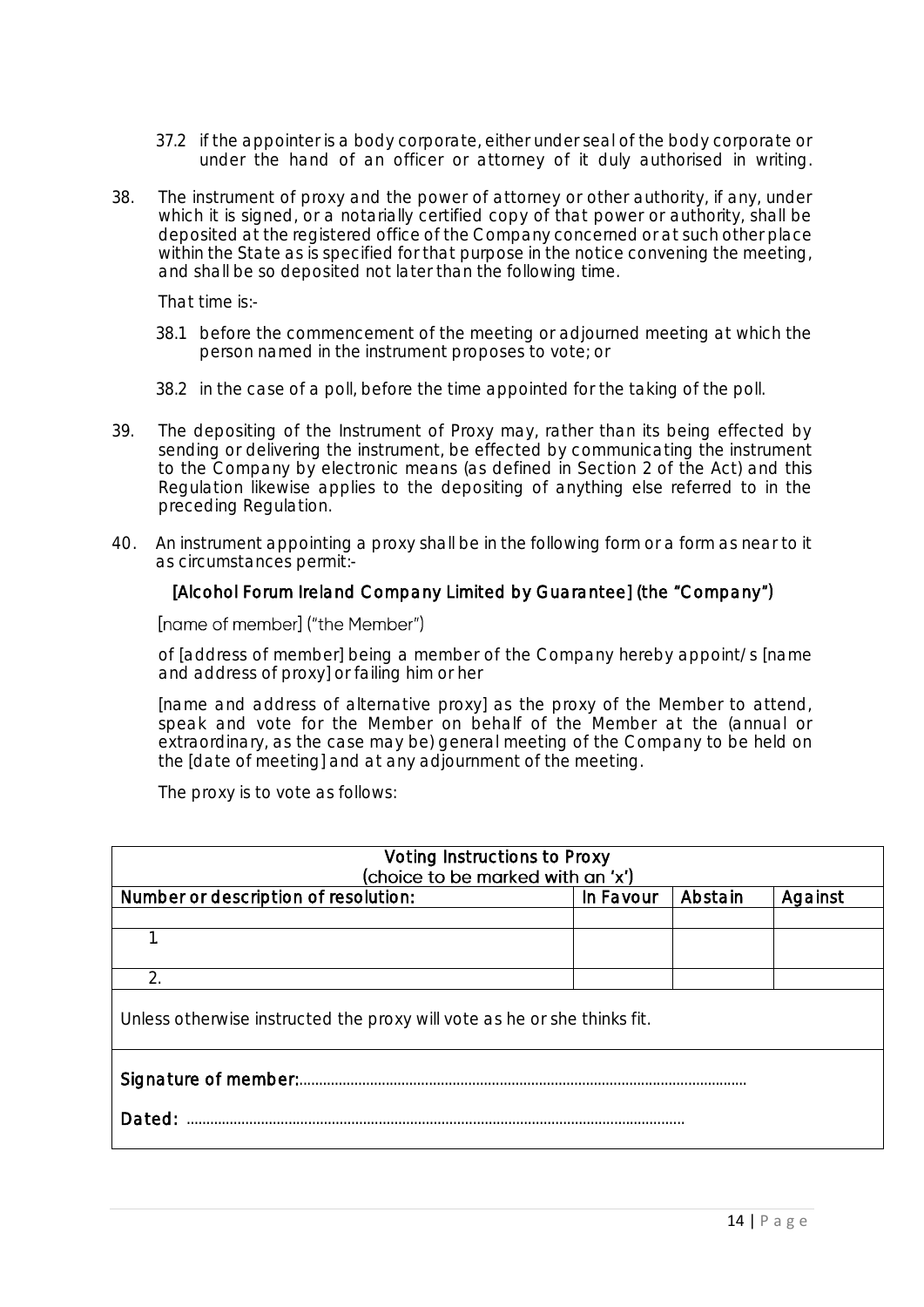## REPRESENTATION OF BODIES CORPORATE AT MEETINGS

41. A body corporate may, if it is a member of the Company, by resolution of its directors or other governing body authorise such person (in this section referred to as an "authorised person") as it thinks fit to act as its representative at any meeting of the Company or at any meeting of any class of members of the Company.

# PROCEEDINGS AT GENERAL MEETING

- 42. The business of the annual general meeting shall include:-
	- 42.1 the consideration of the Company's statutory financial statements and the report of the directors and, unless the Company is entitled to and has availed itself of the audit exemption under Section 360 or Section 365 of the Act, the report of the statutory auditors on those statements and that report;
	- 42.2 the review by the members of the Company's affairs;
	- 42.3 the authorisation of the directors to approve the remuneration of the statutory auditors (if any);
	- 42.4 save where the Company is entitled to and has availed itself of the audit exemption, the appointment or re-appointment of statutory auditors.
	- 42.5 The election and re-election of directors.
- 43. The chairperson, if any, of the board of directors shall preside as chairperson at every general meeting of the Company, or if there is no such chairperson, or if he or she is not present within 30 minutes after the time appointed for the holding of the meeting or is unwilling to act, the directors present shall elect one of their number to be chairperson of the meeting.
- 44. If at any meeting no director is willing to act as chairperson or if no director is present within 30 minutes after the time appointed for holding the meeting, the members present shall choose one of their number to be chairperson of the meeting.
- 45. The chairperson may, with the consent of any meeting at which a quorum is present, and shall if so directed by the meeting, adjourn the meeting from time to time and from place to place.
- 46. However no business shall be transacted at any adjourned meeting other than the business left unfinished at the meeting from which the adjournment took place.
- 47. When a meeting is adjourned for 30 days or more, notice of the adjourned meeting shall be given as in the case of an original meeting but, subject to that, it shall not be necessary to give any notice of an adjournment or of the business to be transacted at an adjourned meeting.
- 48. Unless a poll is demanded in accordance with Regulations 55 to 60, at any general meeting:-
	- 48.1 a resolution put to the vote of the meeting shall be decided on a show of hands; and
	- 48.2 a declaration by the chairperson that a resolution has, on a show of hands, been carried or carried unanimously, or by a particular majority, or lost, and an entry to that effect in the book containing the minutes of the proceedings of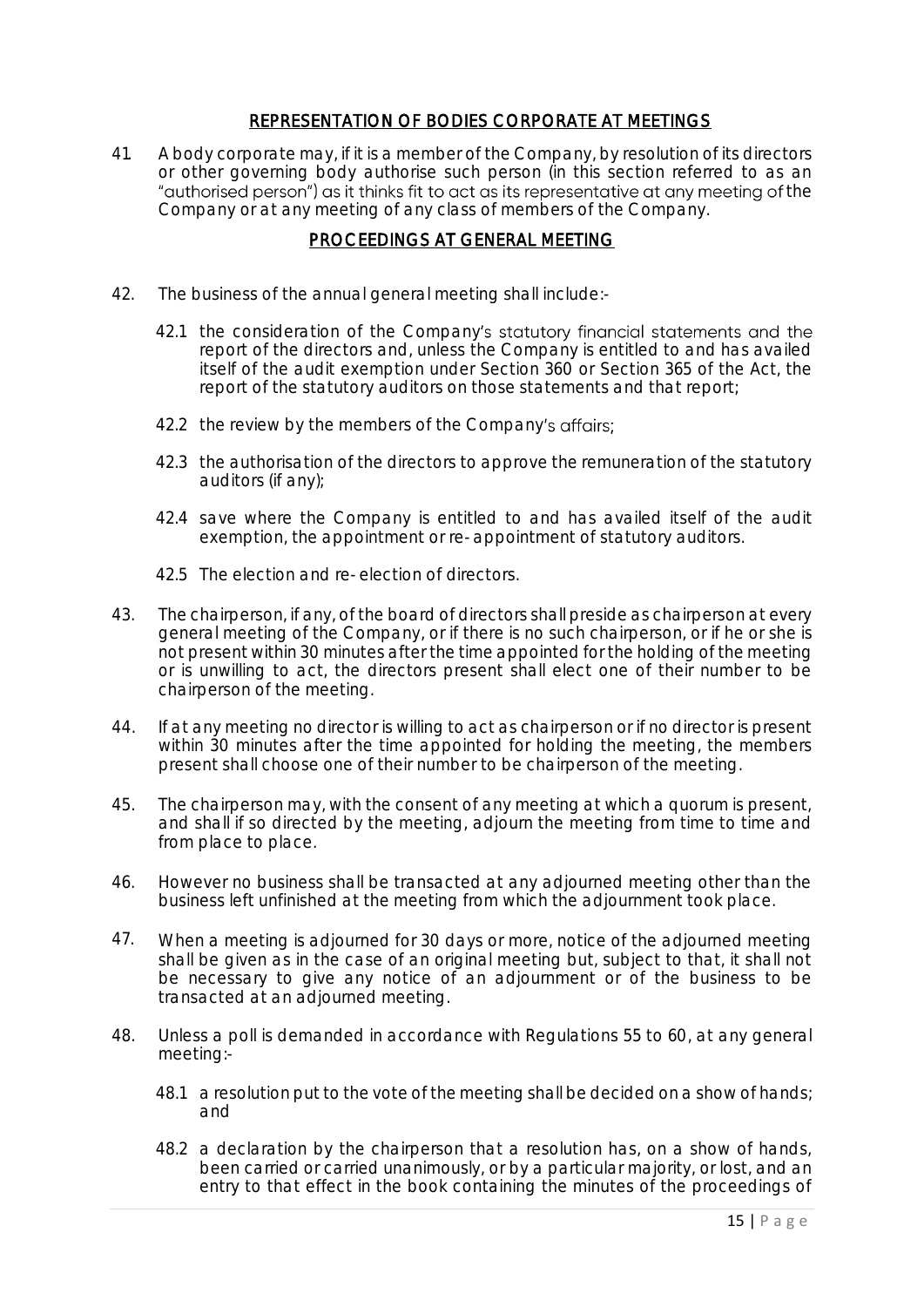the Company shall be conclusive evidence of the fact without proof of the number or proportion of the votes recorded in favour of or against such resolution.

49. Votes may be given either personally or by proxy. Where there is an equality of votes, whether on a show of hands or on a poll, the chairperson of the meeting at which the show of hands takes place or at which the poll is demanded, shall be entitled to a second or casting vote.

#### VOTES OF MEMBERS

- 50. Every member shall have one vote.
- 51. Where a matter is being decided (whether on a show of hands or on a poll), every member present in person and every proxy shall have one vote, but so that no individual member shall have more than one vote.
- 52. Each of the following:
	- 52.1 a member of unsound mind;
	- 52.2 a member who has made an enduring power of attorney;
	- 52.3 a member in respect of whom an order has been made by any court having jurisdiction in cases of unsound mind;

may vote, whether on a show of hands or on a poll, by his or her committee, donee of an enduring power of attorney, receiver, guardian or other person appointed by the foregoing court.

- 53. No member shall be entitled to vote at any general meeting of the Company unless all moneys immediately payable by him or her to the Company have been paid.
- 54. No objection shall be raised to the qualification of any voter except at the meeting or

adjourned meeting at which the vote objected to is given or tendered, and every vote

not disallowed at such meeting shall be valid for all purposes. Any such objection made in due time shall be referred to the Chairperson of the meeting whose decision shall be final and conclusive.

# RIGHT TO DEMAND A POLL

- 55. At a meeting, a poll may be demanded in relation to a matter (whether before or on the declaration of the result of the show of hands in relation to it).
- 56. A demand for such a poll may be made by:-
	- 56.1 the chairperson of the meeting;
	- 56.2 at least 3 members present in person or by proxy;
	- 56.3 any member or members present in person or by proxy and representing not less than 10 per cent of the total voting rights of all the members of the Company concerned having the right to vote at the meeting.
- 57. Subject to Regulation 58 if a poll is duly demanded it shall be taken in such manner as the chairperson of the meeting directs, and the result of the poll shall be deemed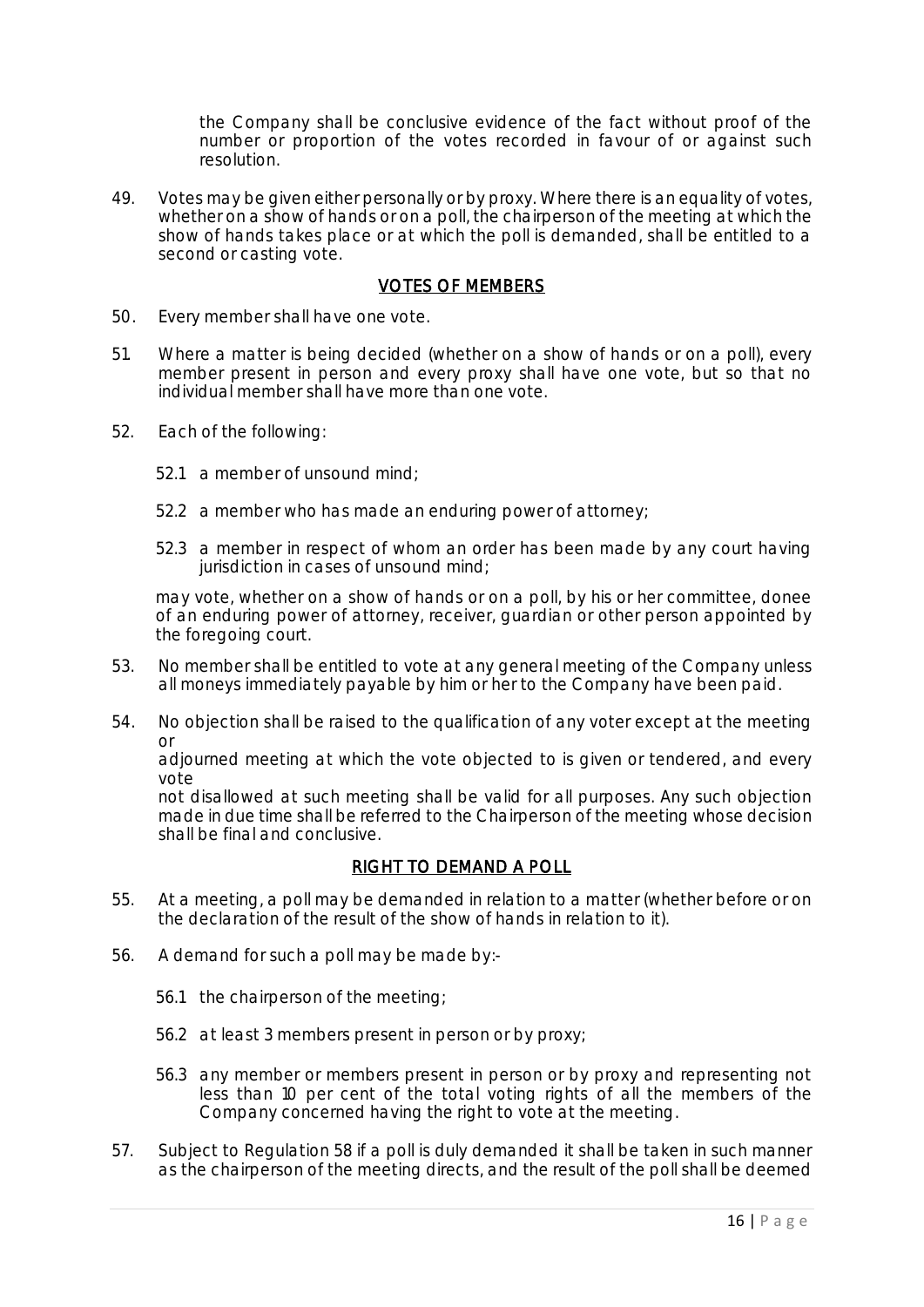to be the resolution, in relation to the matter concerned, of the meeting at which the poll was demanded.

- 58. A poll demanded with regard to the election of a chairperson or on a question of adjournment shall be taken forthwith.
- 59. A poll demanded on any other question shall be taken at such time as the chairperson of the meeting directs, and any business other than that on which a poll is demanded may be proceeded with pending the taking of the poll.
- 60. The instrument appointing a proxy to vote at a meeting of the Company shall be deemed also to confer authority to demand or join in demanding a poll, and for the purposes of Regulation 56, a demand by a person as proxy for a member shall be the same as a demand by the member.
- 61. On a poll taken at a meeting of the Company or a meeting of any class of members of the Company, a member, whether present in person or by proxy, entitled to more than one vote need not, if he or she votes:-
	- 61.1 use all his or her votes; or
	- 61.2 cast all the votes he or she uses in the same way.

## RESOLUTIONS

- 62. A resolution in writing signed by all the members of the Company for the time being entitled to attend and vote on such resolution at a general meeting (or being bodies corporate by their duly appointed representatives) shall be as valid and effective for all purposes as if the resolution had been passed at a general meeting of the Company duly convened and held; and if described as a special resolution shall be deemed to be a special resolution within the meaning of the Act.
- 63. Any such resolution passed in writing may consist of several documents in like form each signed by one or more members.
- 64. Any such resolution shall be deemed to have been passed at a meeting held on the date on which it was signed by the last member to sign, and, where the resolution states a date as being the date of his or her signature thereof by any member, the statement shall be prima facie evidence that it was signed by him or her on that date.
- 65. The Company shall retain those documents as if they constituted the minutes of the proceedings of a general meeting of the Company; without prejudice to the requirement (by virtue of Section 199(1)) of the Act that the terms of the resolution concerned be entered in books kept for the purpose, the requirement under Section 193(7) of the Act that the foregoing documents be retained shall be read as requiring those documents to be kept with the foregoing books.

# MINUTES OF PROCEEDINGS OF MEETINGS

- 66. The Company shall, as soon as may be after their holding or passing, cause:-
	- 66.1 minutes of all proceedings of general meetings of it, and
	- 66.2 the terms of all resolutions of it,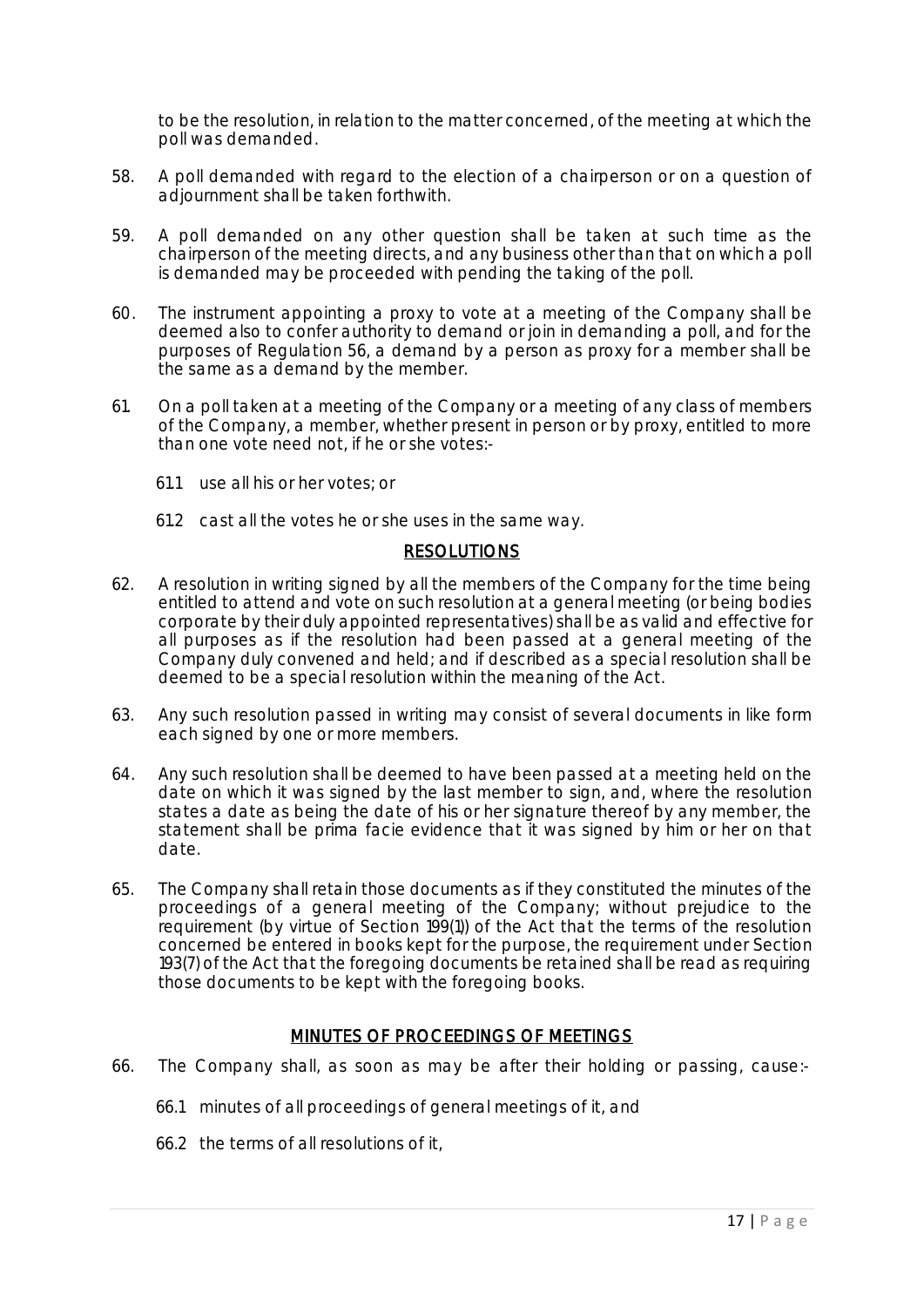to be entered in books kept for that purpose; all such books kept by the Company shall be kept at the same place.

67. Any such minute, if purporting to be signed by the chairperson of the meeting at which the proceedings were had, or by the chairperson of the next succeeding meeting, shall be evidence of the proceedings.

## ANNUAL SUBSCRIPTION

68. The directors shall be entitled from time to time to determine any Annual Subscription to be payable by any member of the Company. Such subscription shall be payable in advance on the 1st day of January each year. A person becoming a member of the Company after the 1st day of January in any year may be required by the directors to pay the entire Annual Subscription in respect of that year. In the event that any member shall cease to be a member prior to the 1st day of January in any year that member shall not be entitled to any rebate of his Annual Subscription paid for that year. The terms and conditions attached to the Life Subscriptions shall be determined by the directors in their absolute discretion from time to time.

## **DIRECTORS**

69. The number of the directors who are not related and who are independent of each other shall be not less than three (3).

# APPOINTMENT OF DIRECTORS

- 70. void.
- 71. Directors of the Company may be appointed by the members in general meeting, provided that no person other than a director retiring at the meeting shall, save where recommended by the directors, be eligible for election to the office of director at any general meeting unless the requirements of Section 144(4) of the Act as to his or her eligibility for that purpose have been complied with.
- 72. The directors of the Company may from time to time appoint any person to be a director of the Company, either to fill a casual vacancy or as an addition to the existing directors of the Company but so that the total number of Directors of the Company shall not at any time exceed the number, if any, provided for in this constitution.
- 73. Any director appointed in accordance with Regulation 72 shall hold office only until the next following annual general meeting, and shall then be eligible for re-election.

#### REMOVAL OF DIRECTOR

74. The Company may by ordinary resolution of which extended notice has been given remove a director in accordance with Section 146 of the Act before the expiration of his or her period of office, notwithstanding anything in the constitution or in any agreement between the Company and such director. Such removal shall be without prejudice to any claim such director may have for damages for breach of any contract of service between him and the Company.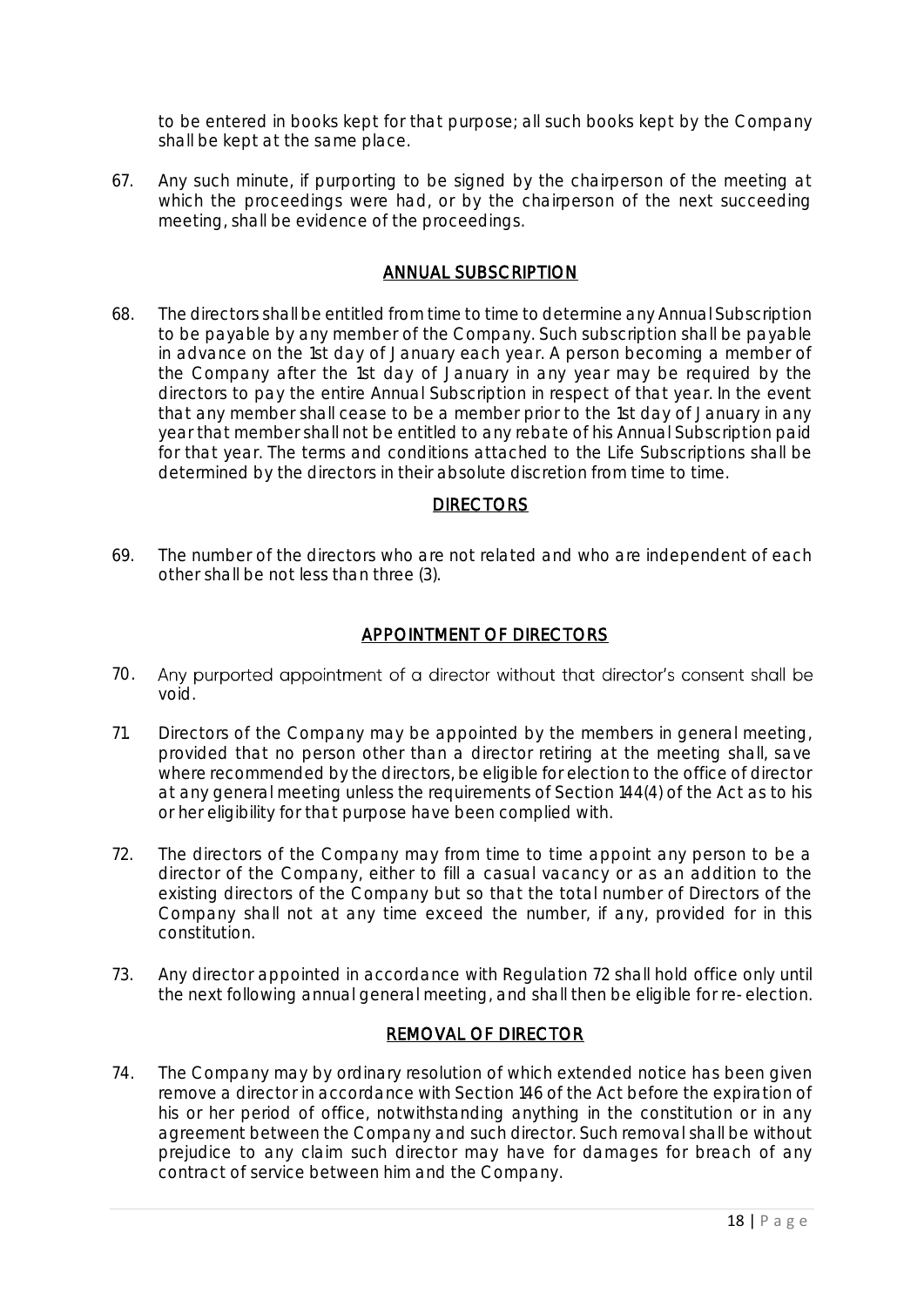75. The Company may, by ordinary resolution appoint another person in place of a director removed from office under Section 146 of the Act. Without prejudice to the powers of the directors under Section 144(3)(b) of the Act, the Company in general meeting may appoint any person to be a director, either to fill a casual vacancy or as an additional director.

# VACATION OF OFFICE

- 76. The office of director shall be vacated if the director:-
	- 76.1 holds any office or place of profit under the Company; or
	- 76.2 is adjudicated bankrupt or being a bankrupt has not obtained a certificate of discharge in the relevant jurisdiction; or
	- 76.3 becomes or is deemed to be subject to a disqualification order within the meaning of Chapter 4 of Part 14 of the Act.
	- 76.4 the director resigns his or her office by notice in writing to the Company; or
	- 76.5 the health of the director is such that he or she can no longer be reasonably regarded as possessing an adequate decision making capacity; or
	- 76.6 a declaration of restriction is made in relation to the director and the directors, at any time during the currency of the declaration, resolve that his or her office be vacated; or
	- 76.7 the director is sentenced to a term of imprisonment following conviction of an indictable offence;
	- 76.8 the director is for more than 6 months absent, without the permission of the directors, from meetings of the directors held during that period; or
	- 76.9 ceases to be qualified for the position of charity trustee under section 55 of the Charities Act, 2009.

#### ROTATION OF DIRECTORS

- 77. At the first annual general meeting of the Company all the directors shall retire from office.
- 78. At the annual general meeting in every subsequent year, one-third of the directors for the time being, or, if their number is not three or a multiple of three, then the number nearest one-third shall retire from office.
- 79. The directors to retire in every year shall be those who have been longest in office since their last election but as between persons who became directors on the same day, those to retire shall (unless they otherwise agree among themselves) be determined by lot.
- 80. A retiring director shall be eligible for re-election.
- 81. The Company, at the meeting at which a director retires in any of the foregoing instances, may fill the vacated office by electing a person to it.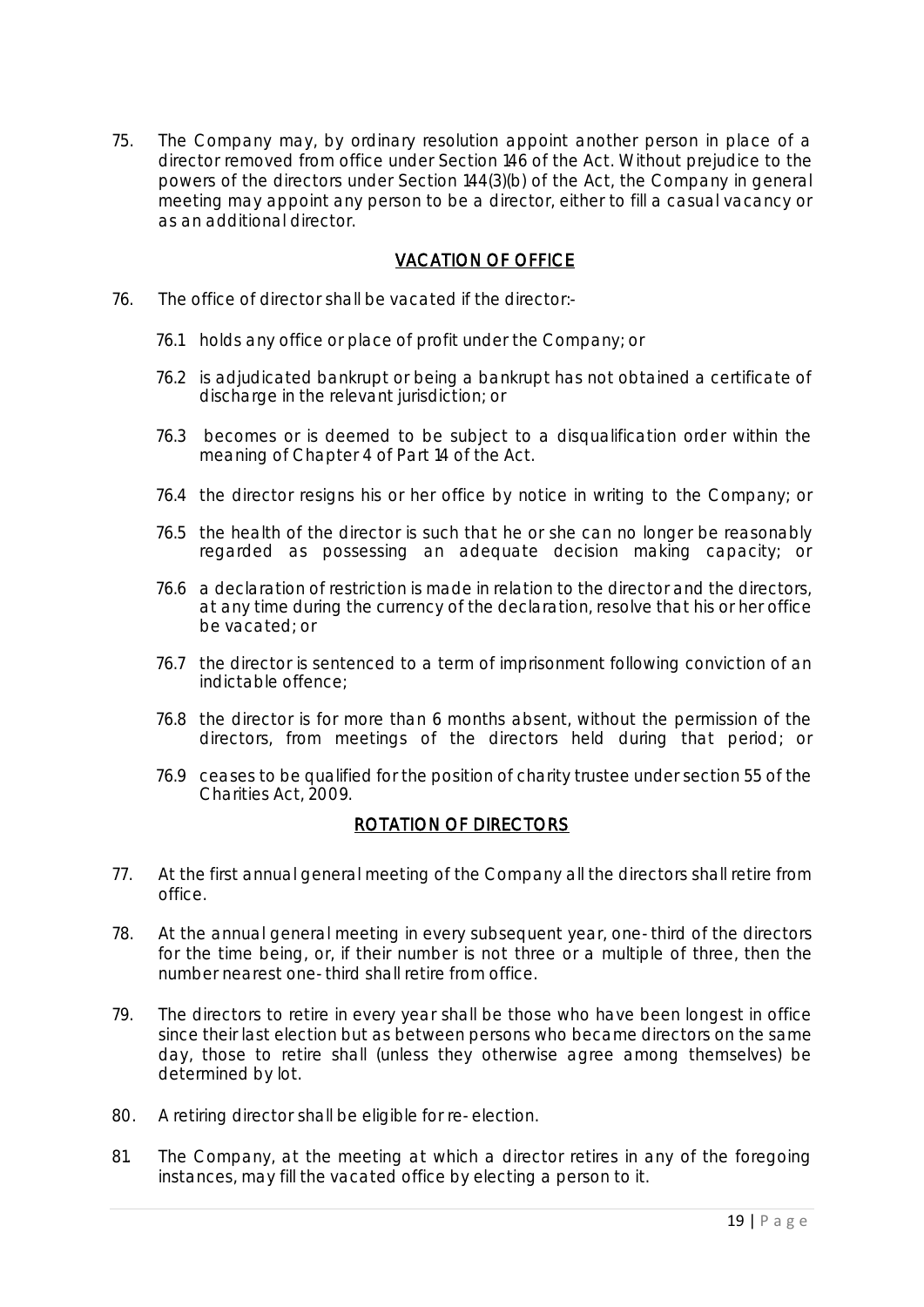- 82. In default of the Company doing so, the retiring director shall, if offering himself or herself for re-election, be deemed to have been re-elected, unless:-
	- 82.1 at such meeting it is expressly resolved not to fill such vacated office, or
	- 82.2 a resolution for the re-election of such director has been put to the meeting and lost.
- 83. The Company may from time to time by ordinary resolution increase or reduce the number of Directors, and may also determine in what rotation the increased or reduced number is to go out of office.

# POWERS AND DUTIES OF DIRECTORS

- 84. The business of the Company shall be managed by its directors, who may pay all expenses incurred in promoting and registering the Company and may exercise all such powers of the Company as are not, by the Act or by the constitution, required to be exercised by the Company in general meeting, but subject to:-
	- 84.1 any regulations contained in this constitution;
	- 84.2 the provisions of the Act; and
	- 84.3 such directions, not being inconsistent with the foregoing regulations or provisions, as the Company in general meeting may (by special resolution) give.
- 85. However, no direction given by the Company in general meeting under Section 158 (1)(c) of the Act shall invalidate any prior act of the directors which would have been valid if that direction had not been given.
- 86. Without prejudice to the generality of Regulation 84 of this constitution, Regulation 84 operates to enable, subject to a limitation (if any) arising under any of the subparagraphs 84.1 to 84.3 of it, the directors to exercise all powers of the Company to borrow money and to mortgage or charge its undertaking, property and uncalled capital, or any part thereof.
- 87. The directors may delegate any of their powers to such person or persons as they think fit, including committees; any such committee shall, in the exercise of the powers so delegated, conform to any regulations that may be imposed on it by the directors.
- 88. The directors may from time to time and at any time by power of attorney appoint any company, firm or person or body of persons, whether nominated directly or indirectly by the directors to be the attorney or attorneys of the Company for such purposes and with such powers, authorities and discretions (not exceeding those vested in or exercisable by the directors under these Articles) and for such period and subject to such conditions as they may think fit, and any such powers of attorney may contain such provisions for the protection and convenience of persons dealing with any such attorney as the directors may think fit, and may also authorise any such attorney to delegate all or any of the powers, authorities and discretions vested in him.
- 89. Each cheque, promissory note, draft, bill of exchange or other negotiable instrument,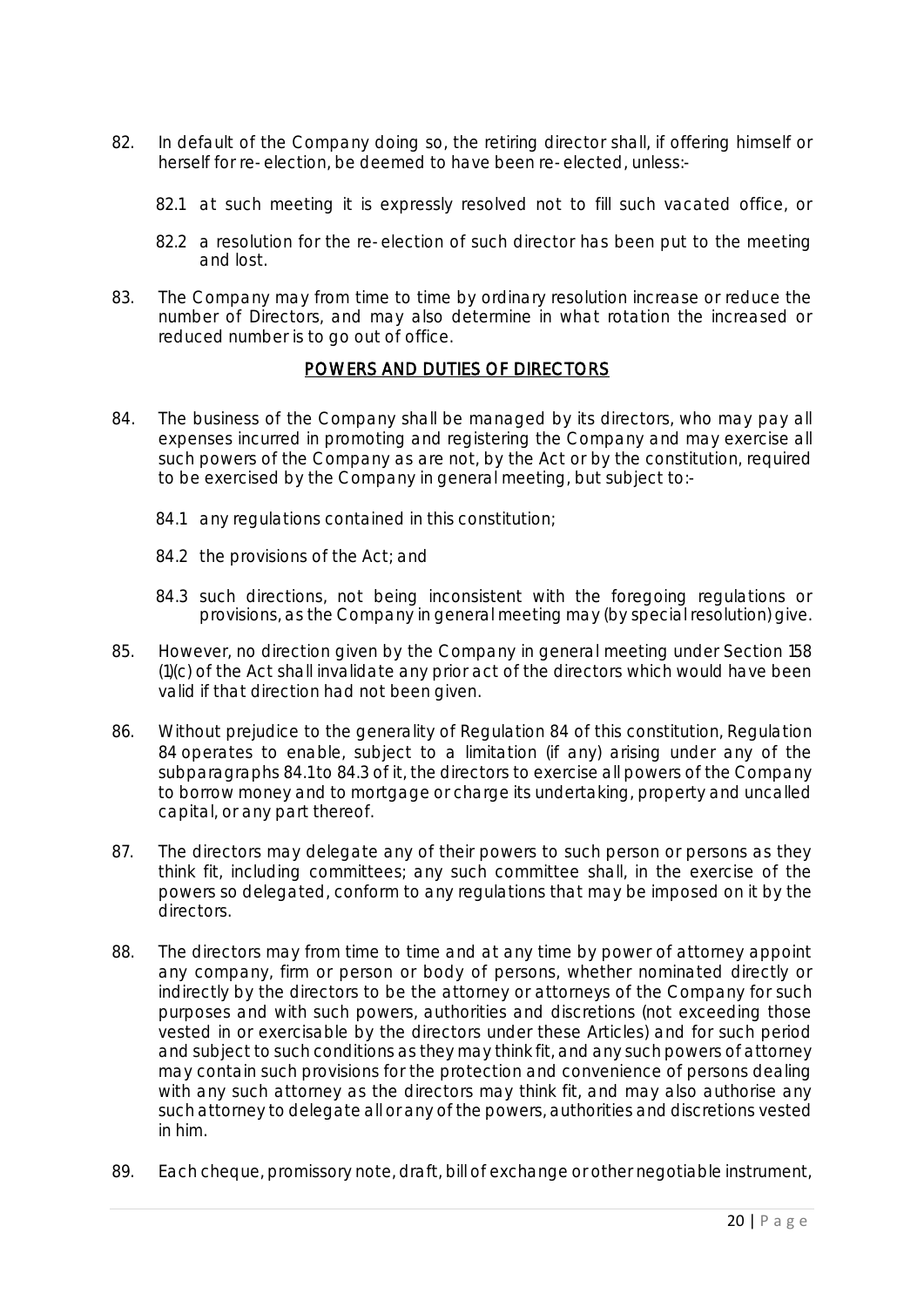and receipt for moneys paid to the Company, shall be signed, drawn, accepted, endorsed or otherwise executed, as the case may be, by such person or persons and in such manner as the directors of the Company shall from time to time by resolution determine.

# REMUNERATION OF DIRECTORS

90. No remuneration shall be payable under any circumstances to any of the Directors in respect of his services as Director, or on any Committee of the Directors to which the Directors may delegate powers under Regulation 87. The Directors may be paid all travelling, hotel and other expenses properly incurred by them in attending and returning from meetings of the Directors or any committee of the Directors or general meetings of the Company or otherwise in connection with the business of the Company.

# PROCEEDINGS OF DIRECTORS

- 91. The directors of the Company may meet together for the dispatch of business, adjourn and otherwise regulate their meetings as they think fit.
- 92. Questions arising at any such meeting shall be decided by a majority of votes and where there is an equality of votes, the chairperson shall have a second or casting vote.
- 93. A director may, and the secretary on the requisition of a director shall, at any time summon a meeting of the directors.
- 94. All directors shall be entitled to reasonable notice of any meeting of the directors but, if the directors so resolve, it shall not be necessary to give notice of a meeting of directors to any director who, being resident in the State, is for the time being absent from the State.
- 95. The quorum necessary for the transaction of the business of the directors may be fixed by the directors, and unless so fixed shall be six [6].
- 96. The continuing Directors may act notwithstanding any vacancy in their number but, if and so long as their number is reduced below the number fixed by or pursuant to the Act as the necessary quorum of Directors, the continuing Directors or director may act for the purpose of increasing the number of Directors to that number or of summoning a general meeting of the Company, but for no other purpose.
- 97. The directors may elect a chairperson of their meetings and determine the period for which he or she is to hold office, but if no such chairperson is elected, or, if at any meeting the chairperson is not present within 30 minutes after the time appointed for holding it, the directors present may choose one of their number to be chairperson of the meeting.
- 98. The directors may establish one or more committees consisting of such member or members of the Directors and such other persons as they think fit, and any committee so formed shall, in the exercise of the powers so delegated, conform to any regulations imposed on it by the Directors.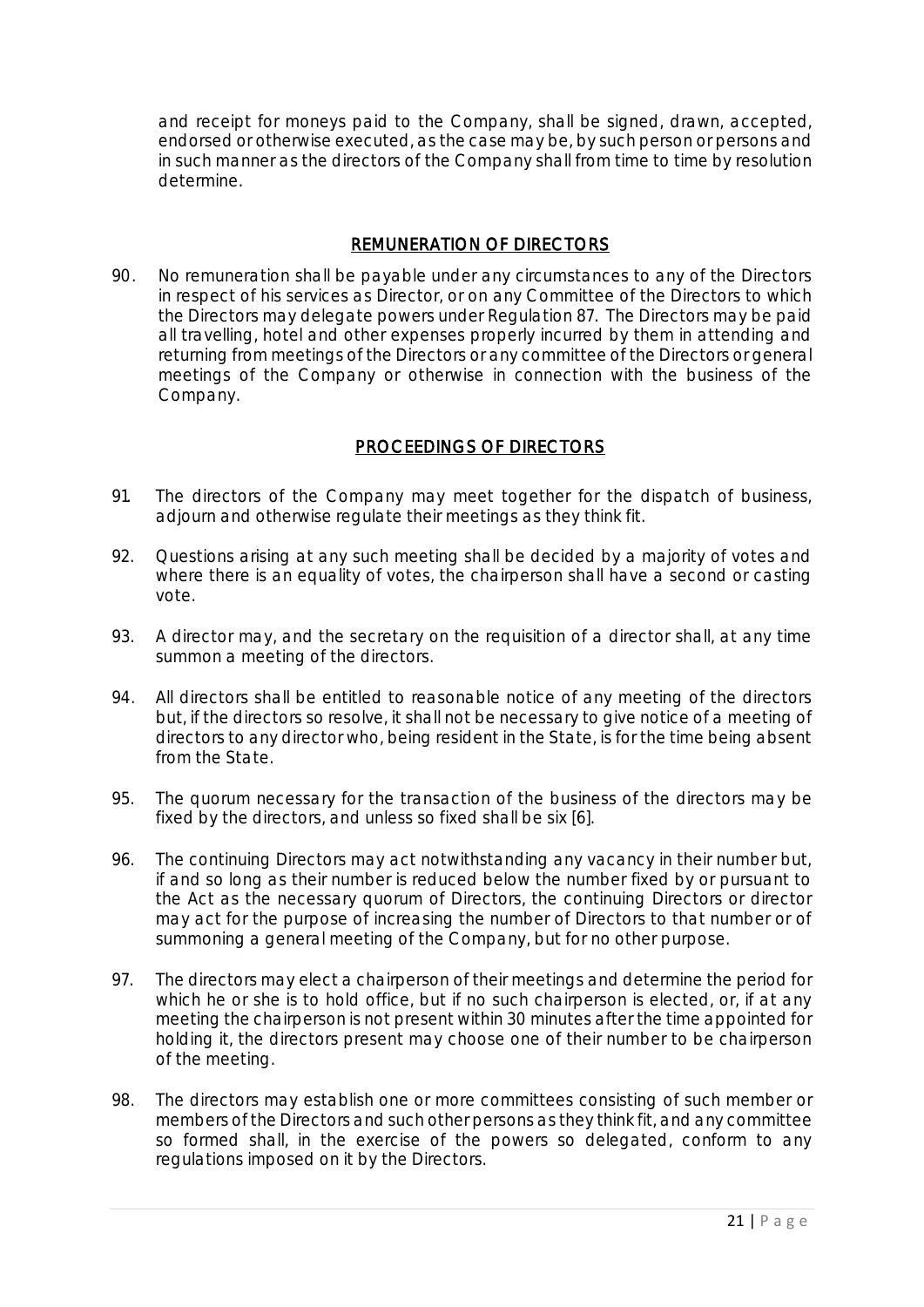- 99. The Directors may appoint the chairperson of any committee; if no such chairperson is elected, or if at any meeting of a committee the chairperson is not present within fifteen minutes after the time appointed for holding it, the members of the committee present may choose one of their number to be chairperson of the meeting.
- 100. A committee may meet and adjourn as it thinks proper. Questions arising at any meeting of a committee shall be determined by a majority of votes of the members of the committee present, and when there is an equality of votes, the chairperson shall have a second or casting vote.
- 101. A resolution in writing signed by all the directors of the Company, or by all the members of a committee of them, and who are for the time being entitled to receive notice of a meeting of the directors or, as the case may be, of such a committee, shall be as valid as if it had been passed at a meeting of the directors or such a committee duly convened and held. The resolution may consist of several documents in like form each signed by one or more directors and for all purposes shall take effect from the time that it is signed by the last director.
- 102. A meeting of the directors or of a committee established by the directors may consist of a conference between some or all of the directors or, as the case may be, members of the committee who are not all in one place, but each of whom is able (directly or by means of telephonic, video or other electronic communication) to speak to each of the others and to be heard by each of the others and:-
	- 102.1 a director or member of the committee taking part in such a conference shall be deemed to be present in person at the meeting and shall be entitled to vote and be counted in a quorum accordingly; and
	- 102.2 such a meeting shall be deemed to take place:-
		- 102.2.1 where the largest group of those participating in the conference is assembled;
		- 102.2.2 if there is no such group, where the chairperson of the meeting then is;
		- 102.2.3 if neither subparagraph 102.2.1 or 102.2.2 applies, in such location as the meeting itself decides.
- 103. It shall be the duty of a director of the Company who is in any way, whether directly or indirectly, interested in a contract or proposed contract with the Company, to declare the nature of his or her interest at a meeting of the directors of the Company in accordance with Section 231 of the Act.
- 104. Subject to the other provisions of the Act, a director may not vote in respect of any contract, appointment or arrangement in which he or she is interested and he or she shall not be counted in the quorum present at the meeting.

# MINUTES OF PROCEEDINGS OF DIRECTORS

105. The Company shall cause minutes to be entered in books kept for that purpose of:-

105.1 all appointments of officers made by its directors;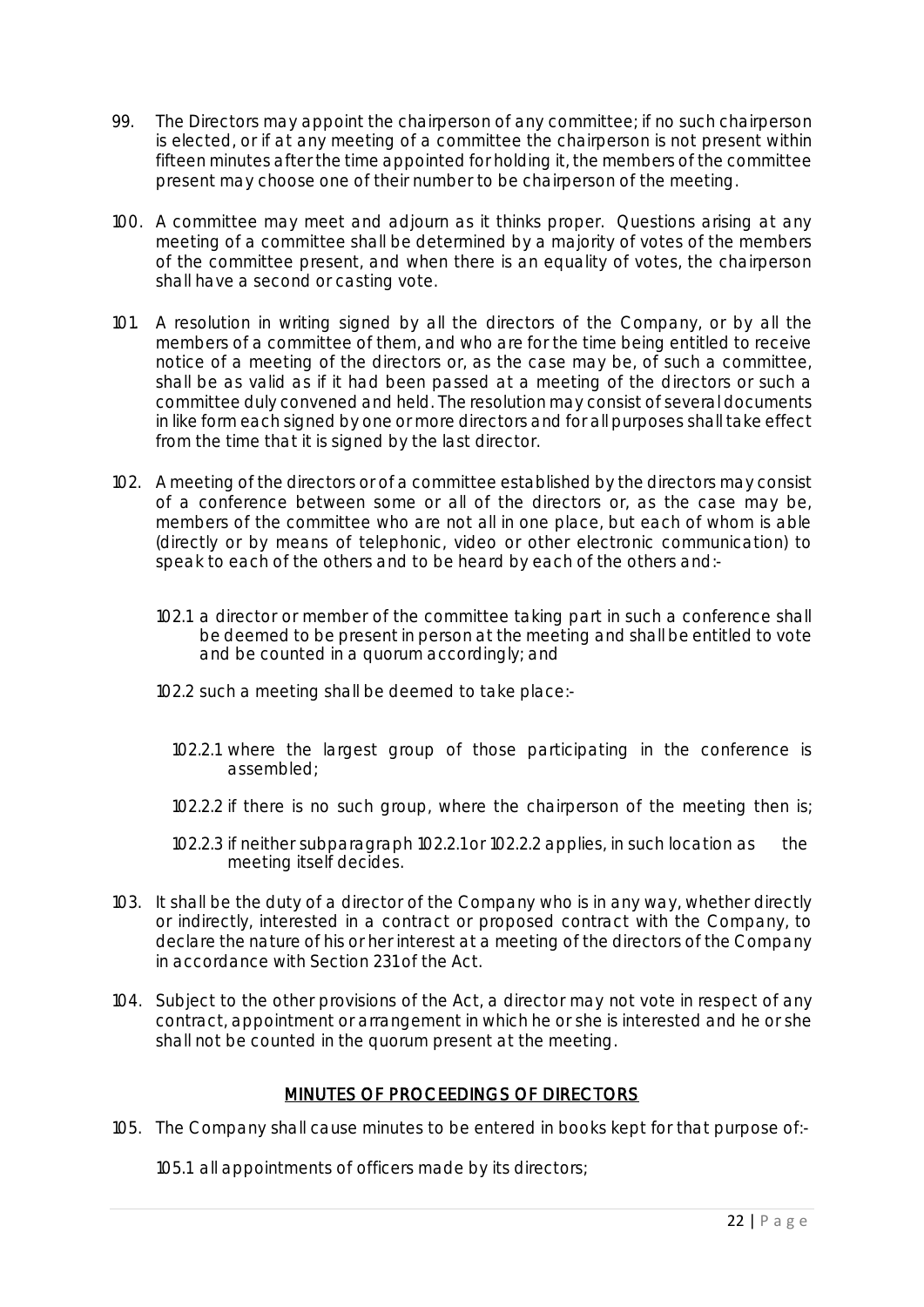- 105.2 the names of the directors present at each meeting of its directors and of any committee of the directors;
- 105.3 all resolutions and proceedings at all meetings of its directors and of committees of directors.
- 106. Such minutes shall be entered in the foregoing books as soon as may be after the appointment concerned is made, the meeting concerned has been held or the resolution concerned has been passed.

# ALTERNATE DIRECTOR

107. Any director (the "appointer") of the Company may from time to time appoint any other director of it or, with the approval of a majority of its directors, any other person to be an alternate director (the "appointee") as respects him or her in accordance with Section 165 of the Act.

#### **SECRETARY**

- 108. The Company shall have a secretary, who may be one of the directors.
- 109. The secretary shall be appointed by the directors of the Company for such term, at such remuneration and upon such conditions as they may think fit; and any secretary so appointed may be removed by them.
- 110. The directors of the Company shall have a duty to ensure that the person appointed as secretary has the skills and resources necessary to discharge his or her statutory and other duties.
- 111. A provision of the Act or these Articles requiring or authorising a thing to be done by or to a Director and the Secretary shall not be satisfied by its being done by or to the same person acting both as Director and as, or in place of, the Secretary.

# COMPANY SEAL

- 112. The Company may, have for use in any place abroad an official seal which shall resemble the common seal of the Company with the addition on its face of the name of every place abroad where it is to be used.
- 113. The seal shall be used only by the authority of the Directors or of a committee of Directors authorised by the Directors in that behalf, and every instrument to which the seal shall be affixed shall be
	- 113.1 signed by a Director of it or by some other person appointed for the purpose by its Directors or by a foregoing committee of them; and
	- 113.2 be countersigned by the Secretary or by a second Director of it or by some other person appointed for the purpose by its Directors or by a foregoing committee of them.

# ACCOUNTS AND FINANCIAL STATEMENTS

114. The Company in accordance with Section 281 of the Act shall keep or cause to be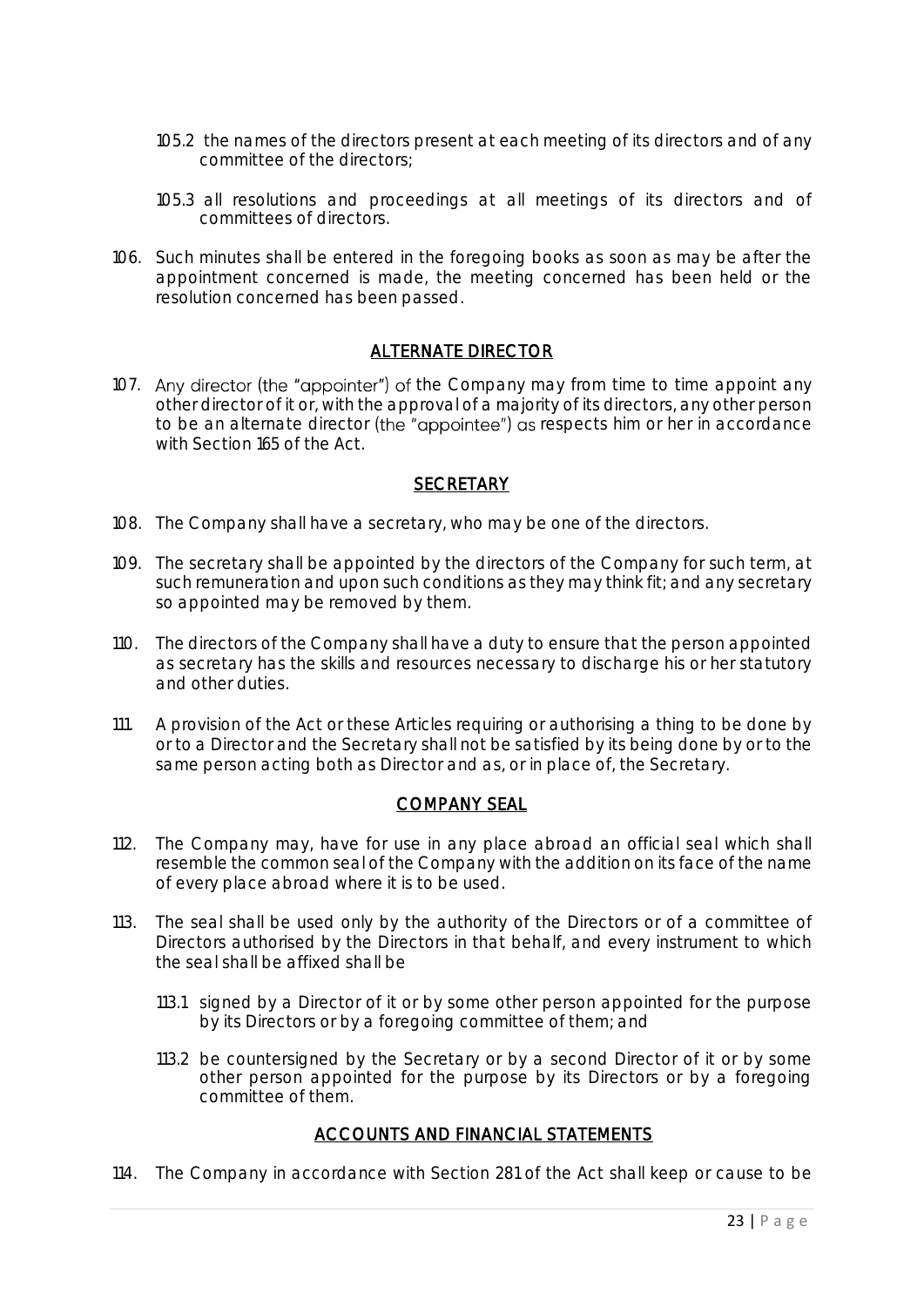kept adequate accounting record which are those that are sufficient to:-

- 114.1 correctly record and explain the transactions of the Company,
- 114.2 enable, at any time, the assets, liabilities, financial position and profit or loss of the Company to be determined with reasonable accuracy,
- 114.3 enable the directors to ensure that any financial statements of the Company, required to be prepared under Section 290 or 293 of the Act, and any directors' report required to be prepared under Section 325 of the Act, comply with the requirements of the Act and, where applicable, Article 4 of the IAS Regulation, and
- 114.4 enable those financial statements of the Company so prepared to be audited.
- 115. The accounting records shall be kept on a continuous and consistent basis, which is to say, the entries in them shall be made in a timely manner and be consistent from one period to the next; if those records are not kept by making entries in a bound book but by some other means, adequate precautions shall be taken for guarding against falsification and facilitating discovery of such falsification, should it occur.
- 116. Subject to Section 283(2) of the Act, the Company's accounting records shall be kept at its registered office or at such other place as the directors think fit.
- 117. The Directors shall from time to time determine whether and to what extent and at what times and places and under what conditions or regulations the financial statements and accounting records of the Company or any of them shall be open to the inspection of its members not being Directors. No member (not being a Director) shall have any right of inspecting any financial statement or accounting record of the Company except as conferred by statute, this constitution or authorised by the Directors or by the Company in general meeting.
- 118. The directors of the Company shall, in respect of each financial year, lay before the Company in general meeting copies of:-
	- 118.1 the statutory financial statements of the Company for the financial year,
	- 118.2 the directors' report, including any group directors' report, for the financial year,
	- 118.3 the statutory auditors' report on those financial statements and that directors' report.
- 119. Those financial statements and those reports of the directors and the statutory auditors for a financial year shall be so laid not later than 9 months after the financial year end date.
- 120. A copy of each of the documents specified in Regulation 118 concerning the Company there referred to shall be sent to:-
	- 120.1 every member of the Company (but only if that person is entitled to receive notices of general meetings of the Company),
	- 120.2 every holder of debentures of the Company (but only if that person is so entitled), and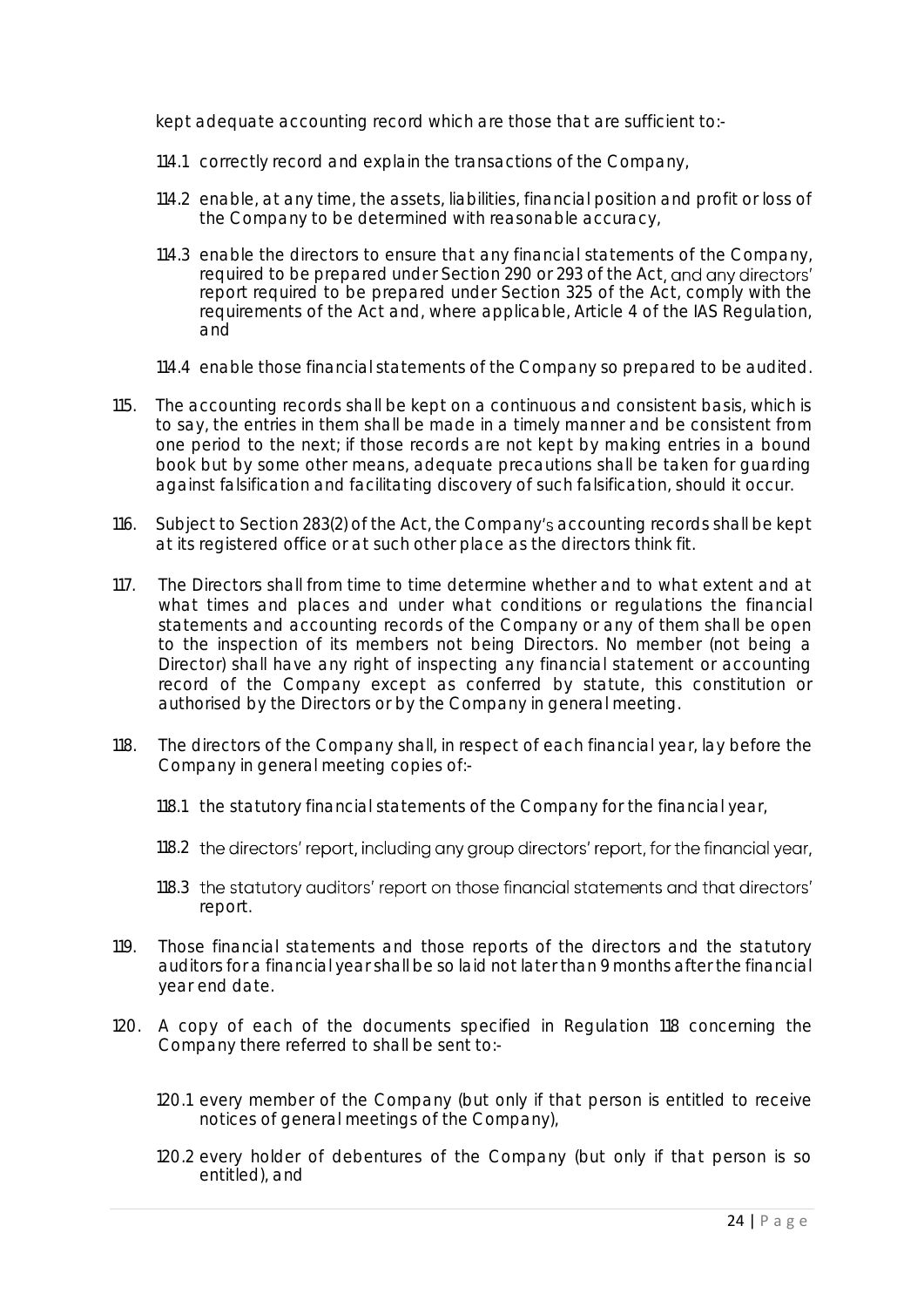- 120.3 all persons, other than members or holders of debentures of the Company, who are so entitled, not less than 21 days before the date of the meeting of the Company at which copies of those documents are to be laid in accordance with Section 341 of the Act.
- 121. If the copies of the documents referred to in Section 338(1) of the Act are sent less than 21 days before the date of the meeting referred to in that subsection they shall, notwithstanding that fact, be deemed to have been duly sent if it is so agreed by all the members entitled to attend and vote at the meeting and the statutory auditor.

# CIRCULATION OF FINANCIAL STATEMENTS

122. For the purposes of Section 338(5) of the Act, the Company's members agree that the documents referred to in Regulation 118 may be treated as having been sent to the members where the member can access the documents through a website and that notice of the matters set out in Section 338(5)(c) of the Act may be sent to the member in accordance with Section 218 of the Act.

# AUDIT AND AUDIT EXEMPTION

- 123. The directors of the Company shall arrange for the statutory financial statements of the Company for a financial year to be audited by statutory auditors unless the Company is entitled to, and chooses to avail itself of, the audit exemption.
- 124. One or more statutory auditors shall be appointed in accordance with Section 380 to 385 of the Act for each financial year of the Company.

# INDEMNITY

- 125. Every officer of the Company:
	- 125.1 shall be entitled to be indemnified out of the assets of the Company against all losses or liabilities which he or she may sustain or incur in defending any proceedings, whether civil or criminal, in which judgment is given in his or her favour or in which he or she is acquitted or in connection with any proceedings or application referred to in or under Sections 233 or 234 of the Act in which relief is granted to him or her by the court.
	- 125.2 shall be entitled to be indemnified out of the assets of the Company against all losses or liabilities which he or she may sustain or incur in or about the execution of the duties of his or her office or otherwise in relation thereto and no officer shall be liable for any loss, damage or misfortune which may happen to or be incurred by the Company in the execution of the duties of his or her office or in relation thereto. This Regulation 125.2 shall have effect only in so far as its provisions are not void under Section 235 of the Act.